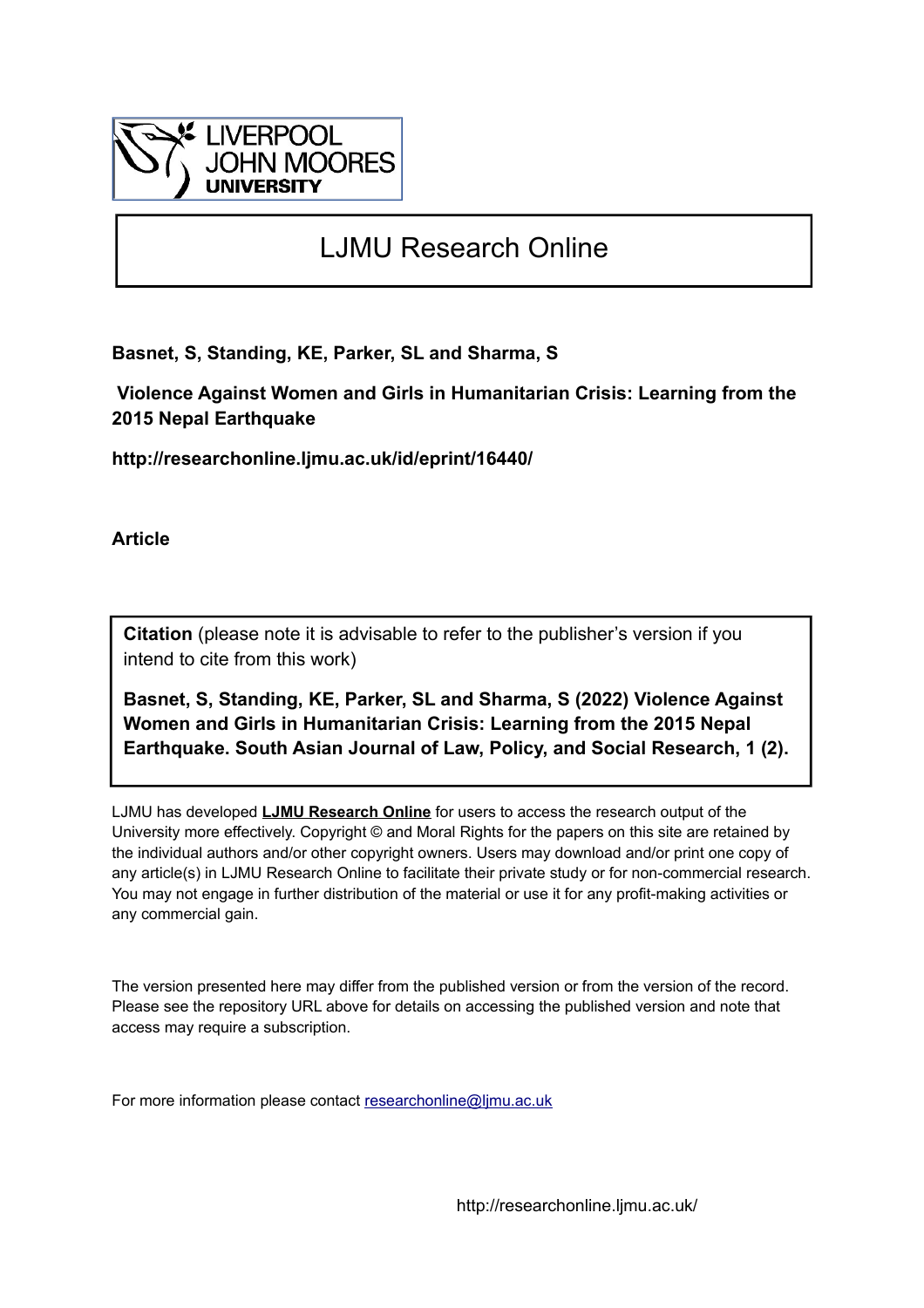# **Violence Against Women and Girls in Humanitarian Crisis: Learning from the 2015 Nepal Earthquake**

Sapana Basnet Bista, Dr. Kay Standing, Dr. Sara Parker, Shaurabh Sharma

#### **Abstract**

Violence against women and girls (VAWG) often increases after disasters and humanitarian crises. This article presents evidence from Nepal, a country where notable progress has been made on gender equality, but where VAWG continues to be an endemic. The 2015 April earthquake in Nepal led to an increase in reporting of VAWG, and women and girls in camps and temporary shelters reported fear and insecurity instilled by risk of violence and lack of privacy. Grassroots responses to the earthquake showed how humanitarian aid, emergency health care, and local disaster responses can challenge VAWG while offering safe spaces for women and girls. Research since the earthquakes with activists and non-government organisations (NGOs) indicates how disaster response efforts face continuous challenges posed by VAWG. This article draws on interviews with grassroots activists and NGO staff in Nepal, and shares experiences and lessons learnt that can help in addressing, challenging, and minimising VAWG in emergency situations and humanitarian crisis.

This article is informed by thematic analysis of qualitative data from three separate studies, collected by employing semi-structured interviews, focus group discussions, and social media interaction with women and girls affected by the earthquake, women activists, and NGO staff.

Our research highlights a number of barriers to addressing VAWG, such as preexisting vulnerabilities in low-income contexts, the breakdown of social/family networks, and lack of pre-crisis protection mechanisms. Further, our findings indicate that the cultural and socio-economic context influences women and girls' experiences of violence during humanitarian crises. Our findings emphasise the importance of taking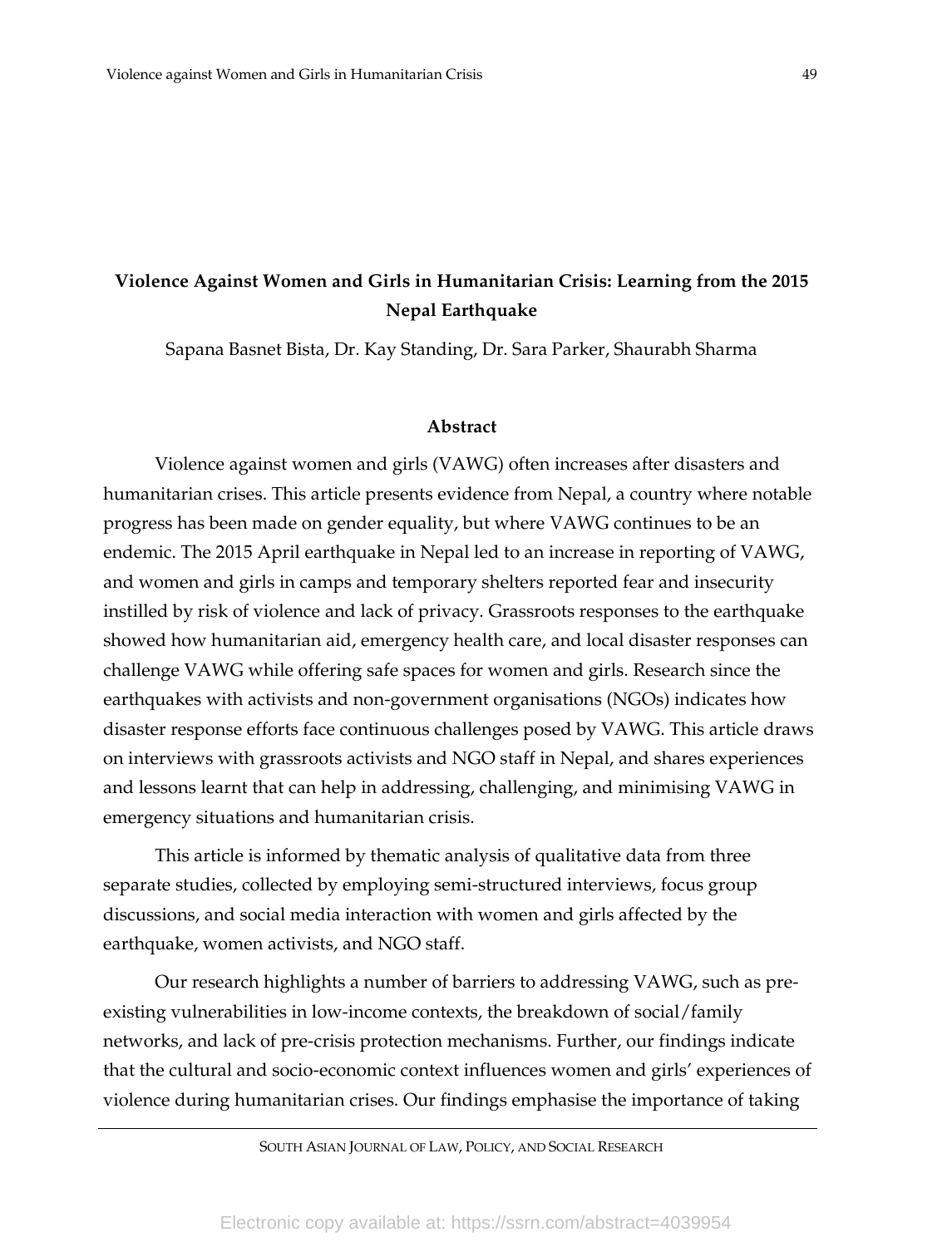an intersectional and inclusive approach to ensure that all women, including the most vulnerable women and girls (those with disabilities, Dalits, older women, and single women) are included in prevention mechanisms, with a special focus on gender-based violence (GBV) risk assessment and protection interventions.

Based on our research in Nepal, we make recommendations to practitioners and policy makers for interventions which address VAWG in humanitarian crises.

**Key Words:** Violence against Women and Girls, Humanitarian Crisis, Nepal Earthquake, Gender-based Violence

# **Introduction**

It is well documented that violence against women and girls (VAWG) increases in conflict and post-disaster situations (Bradshaw & Fordham, 2013; Chew & Ramdas, 2005; Global Fund for Women, 2015, Pittaway et al., 2007). The global prevalence of sexual violence against refugees or displaced women is estimated to be over 21.4%, suggesting that approximately one in five refugees or displaced women in complex humanitarian settings experience sexual violence (Vu et al., 2014). Hazards, disasters, and humanitarian crises such as tsunamis, landslides, earthquakes, and flooding—events that are highly prevalent in low-income countries—are indiscriminate in nature and have no regard for socio-economic hierarchy, religion, age, gender, disability, or caste (WHO, 2013; Bista et al., 2018). However, preparedness for disaster, its impact, and recovery from it can largely depend on the individual's pre-existing vulnerabilities and the efficiency in humanitarian relief distribution. Disasters and humanitarian crises impact some groups more than others; research has shown that in Nepal, as elsewhere, women and girls with disabilities, Dalit women, single women, and female heads of households, older women, and children separated from families or without families face certain risks (Fothergill & Squier, 2018; Standing, Parker & Bista, 2016). Ensuring the protection and well-being of women and children, according to the basic principles agreed upon by the international community through the Convention on the Elimination of Discrimination against Women (CEDAW) (1981) and the Convention on the Rights of the Child (CRC (1990), is a critical human right and fundamental humanitarian concern. However, VAWG in humanitarian crisis continues to be a major issue with a range of long-lasting physical and mental health consequences (Campbell et al., 2002; Ellsberg et al., 2008; Vu et al., 2014).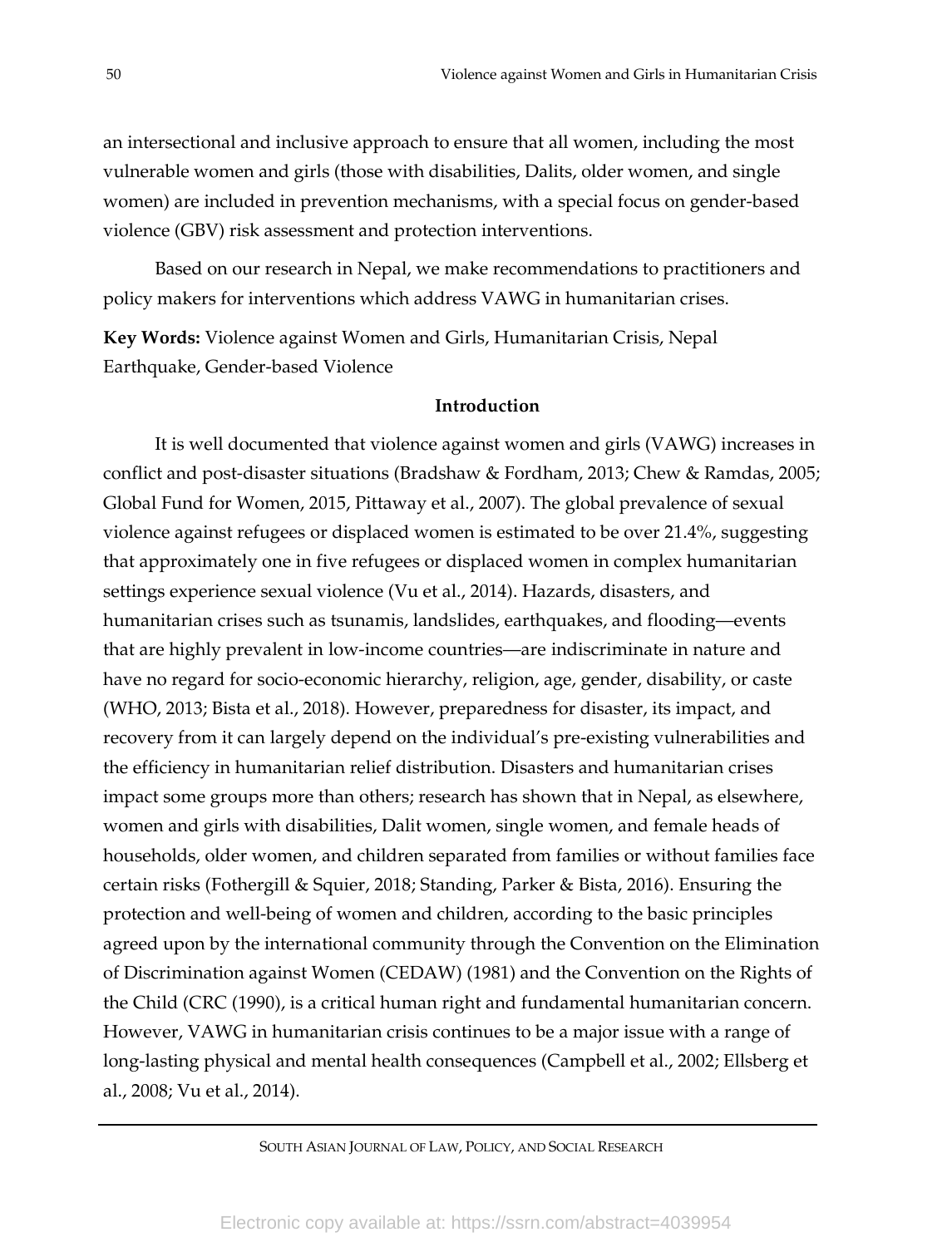Nepal suffered a catastrophic earthquake on 25 April 2015, followed by over 300 subsequent aftershocks, including one of magnitude 7.3 on 12 May (referred to as 'the earthquake' hereafter), which severely impacted 14 out of 75 districts of Nepal (Figure 1). The Government of Nepal (GoN) conducted a Post-Disaster Need Assessment (PDNA) and reported 8,790 deaths and more than 22,300 injuries; the lives of over eight million people, almost one-third of the population of Nepal, were affected by the earthquake (GoN, 2015). The impact was more devastating for women than men, as around 55% of casualties were reported to be female (GoN, 2015). The PDNA attributes the higher deaths of women and girls to the gendered roles that disproportionately assign indoor chores to females. The United Nations (UN) estimated that around 40,000 women were at immediate risk of gender-based violence in post-earthquake Nepal (Inter Cluster Gender Task Force, 2015), with reports of increased VAWG and an increased risk of trafficking across the border (CDPS, 2016). People living with disabilities were one of the disproportionately affected groups during and post-earthquake (Handicap International, 2016; WHO, 2015; CBM, 2016).



*Figure 1. Category of earthquake affected districts. Source Nepal Red Cross Society 2015: https://reliefweb.int/map/nepal/nepal-gorkha-earthquake-2015-initial-report-9-may- 2015*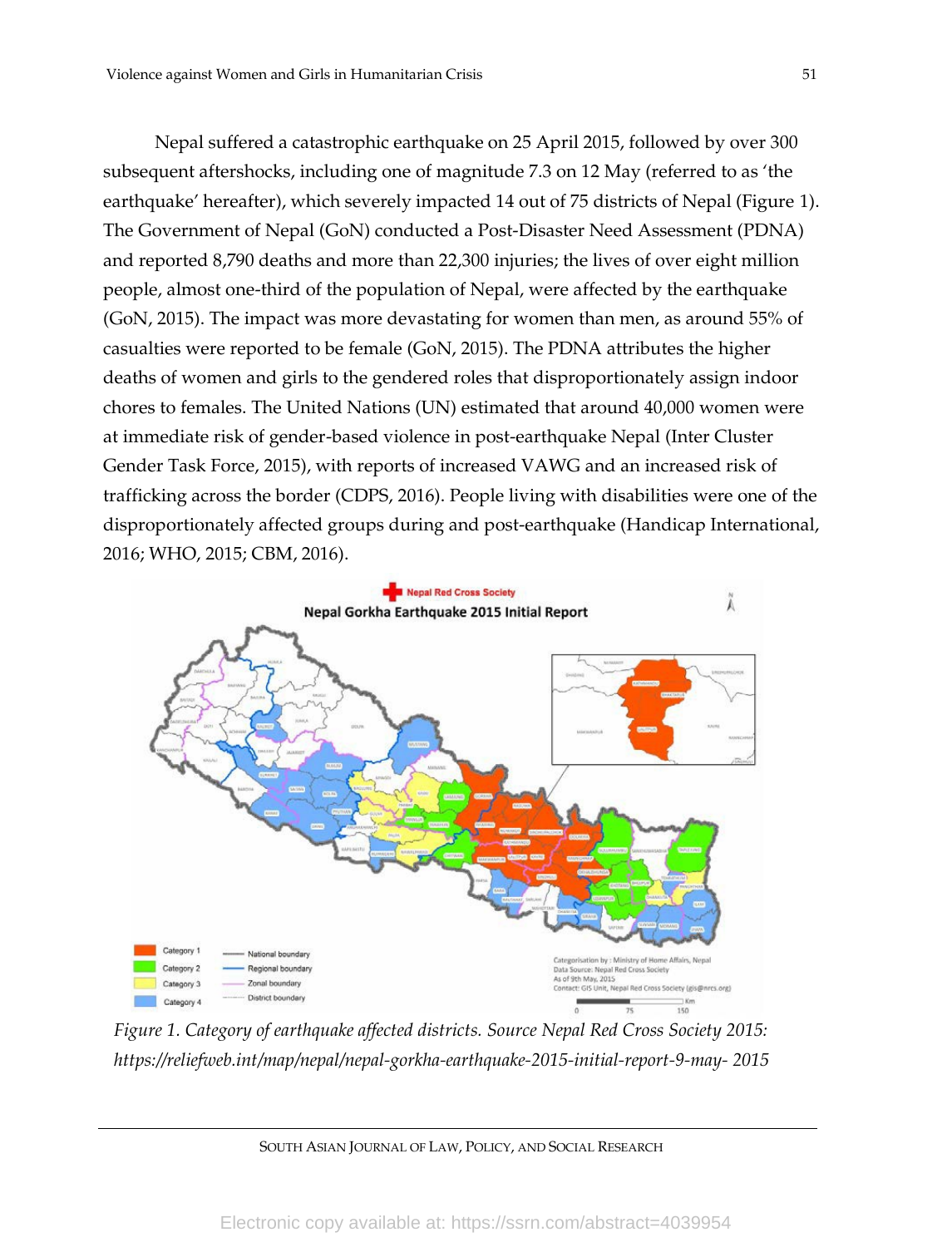Recently, there has been increased focus on questioning the stereotypical ways in which women and girls are viewed as 'victims' of disaster. This realisation has highlighted the need for socially constructed vulnerabilities to be more visible (Parida, 2019; Bergstrand et al., 2015). Through research and activism, humanitarian workers are now more sensitive to the need to take a more intersectional and broader perspective to ensure that issues such as sexual health and VAWG are included along with other priorities such as providing water, food, and shelter.

Despite the international attention on the impact of 2015 earthquake in Nepal, the intersectional impact of gender-based violence on marginalised groups has not been explored in detail. In particular, the risk of violence against women and girls with disabilities and their lived experiences of devastating disaster and experiences of recovery from it remain under-researched (Bista & Sharma, 2019).

Understanding VAWG during disasters and/or humanitarian crisis needs to be informed by the context of gender-based violence in any particular society in 'ordinary' times. Fisher (2010) argues that post-disaster VAWG is a manifestation of women's preexisting vulnerability to violence, which is aggravated at times of disaster, intensifying existing social and gender-based inequalities. This article highlights the importance of taking an intersectional and inclusive approach to ensure that all women, including the most vulnerable women and girls with disabilities, Dalits, and single women are included in VAWG prevention mechanisms, with a special focus on GBV risk assessment and protection interventions.

#### **Background**

Violence against women and girls is a severe human rights violation and a substantial global health and wellbeing issue. Existing evidence from Bradshaw & Fordham (2013), Chew & Ramdas (2005), Global Fund for Women (2015), Pittaway et al. (2007), and many others strongly suggests that sexual violence increases in emergency situations. Violence against women and girls, especially rape and sexual violence against women and girls, has been associated with war and conflict throughout human history. Violence against women and girls impacts not only the individuals but families and wider communities. However, the reality of VAWG in emergencies is only recently getting the attention of the community of humanitarian actors (Marsh et al., 2006).

SOUTH ASIAN JOURNAL OF LAW, POLICY, AND SOCIAL RESEARCH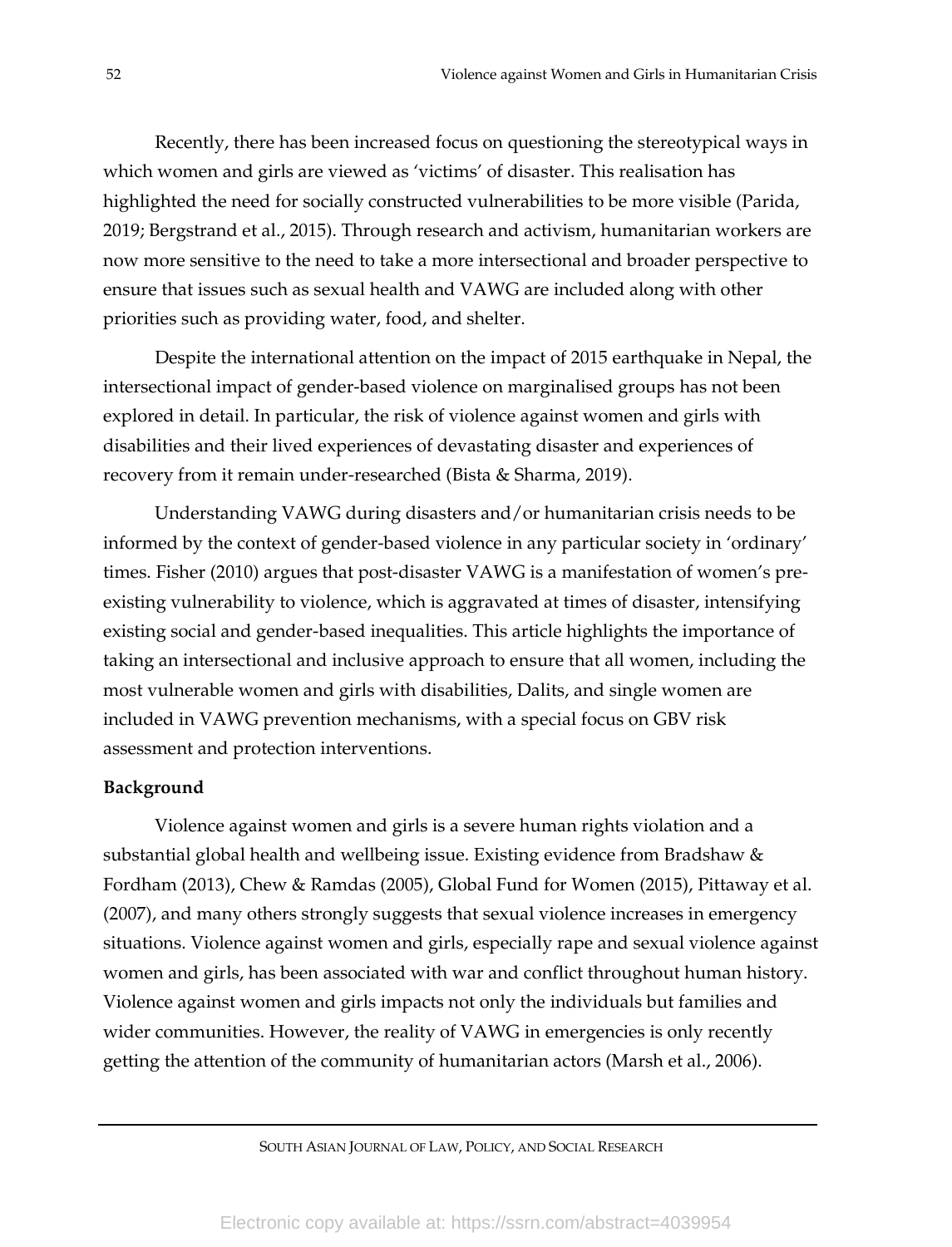Grown and Gupta (2005) report that violence committed against women and girls kills more women globally than the deaths caused by road-traffic accidents and malaria combined. Vu et al. (2014) argue that preventing and responding to VAWG in emergencies remains one of the major challenges for the humanitarian sector. However, many experts such as Stark & Ager (2011) argue that the overall understanding of the issue remains inadequate.

For decades, Nepal has been characterised by relentless poverty, sluggish economic growth, and chronic gender inequality (Standing, Parker & Bista, 2016). The country is ranked 149<sup>th</sup> on the Human Development Index (UNDP, 2019) and has a population of over 27.9 million of diverse socio-cultural, religious, and ethnic groups (Ministry of Foreign Affairs, 2019). The ten-year-long civil war between 1996–2006 challenged Nepal's traditional social structure of caste and gender hierarchy. This created a new landscape for women and marginalised castes and ethnic groups and intensified their lobby for identity and equality (Parker et al. 2014; Standing, Parker & Bista, 2016). However, persisting poverty and exclusion on the base of gender, caste, and ethnicity remain unchallenged, especially in rural parts of Nepal.

The United Nations Development Programme (UNDP) (2019) estimates that 25% of the female population aged 15 and older experiences physical and sexual violence from an intimate partner. This figure does not account for other forms of VAWG and/or lifetime non-partner sexual violence and therefore is highly under- representative of the actual figure. The National Demographic Health Survey of Nepal (Ministry of Health, Nepal; New ERA; & ICF, 2017) reports that around 66% of women who experience physical or sexual violence do not report it. United Nations experts report that, despite progress made in GBV laws after the earthquake in Nepal, available data indicates that VAWG was one of the leading causes for deaths of women in Nepal in 2017 (UNOHCHR, 2018).

The Post Disaster Needs Assessment (GoN, 2015) also predicted a much slower recovery from the impact of the earthquake for women and girls because of existing inequality, lack of economic resources and alternative livelihood opportunities, no or very little access to assets, and the burden of domestic duties. This may expose further risk of VAWG in the recovery phase and elevate the existing inequalities in the context of Nepal.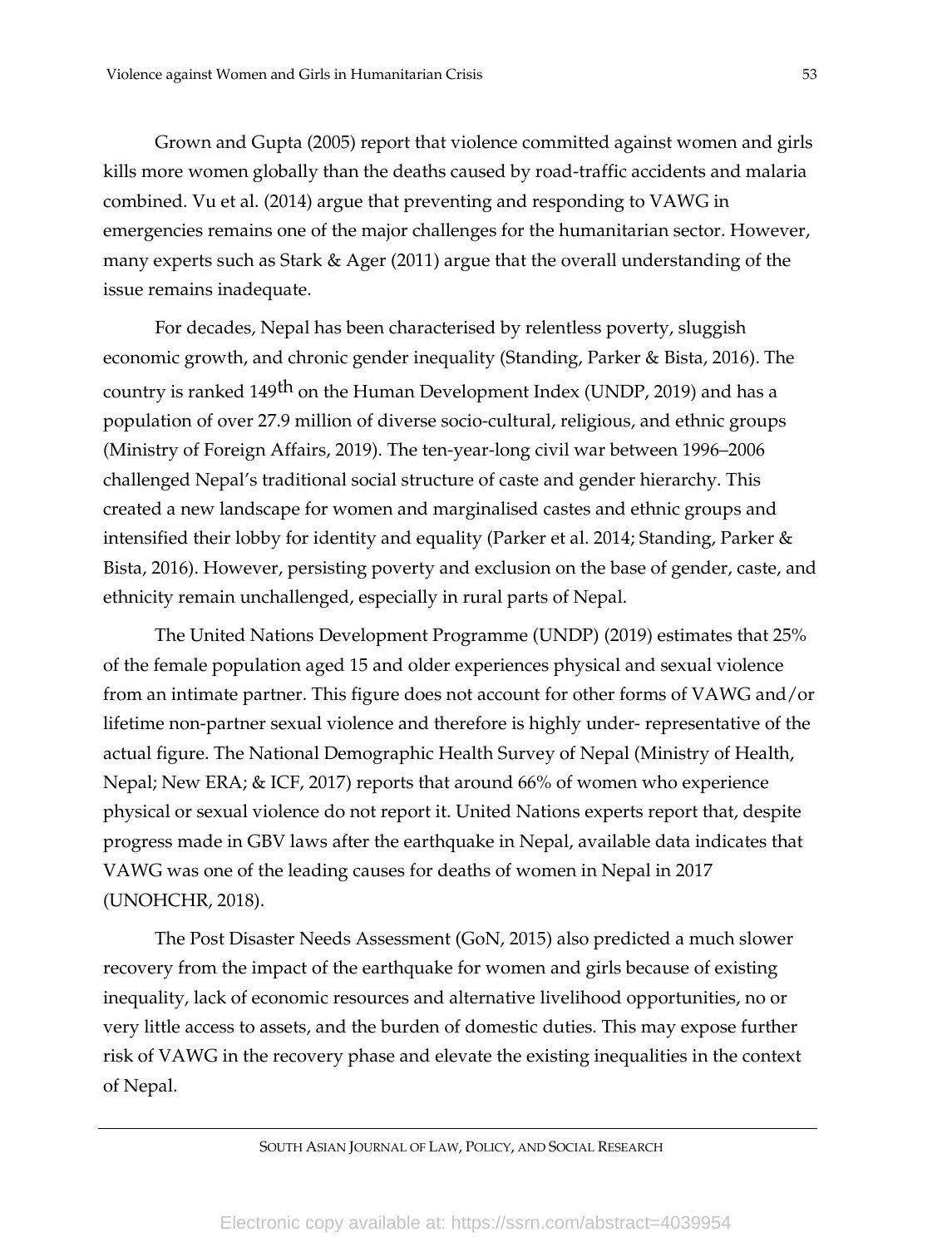Additionally, it is equally important to consider the existing inequalities and services that exist in situ as these also impact the response to any disaster. For example, existing intersecting inequalities due to geographical location, income, caste, ethnicity, religion, and sexuality all impact gendered experiences. It is well documented that Nepali women's identities are intersectional with caste and ethnicity having a significant impact (Tamang, 2000) and therefore services need to address the diverse needs of all. There are a number of NGOs and government agencies working to address gender inequalities in Nepal and these came into play in post-earthquake in Nepal (Standing et al., 2017). In terms of support for VAWG, one-stop crisis management centres and community health workers serve as vital entry points for survivors of sexual violence (Marsh et al., 2006). This is also true in emergencies and humanitarian crises and it is important that these supports are included in the first response and that gender is addressed from the onset and not seen as an addition. It is also important for multiple agencies and sectors to work together due to the need for an interconnected response. This paper adds to the discourse surrounding GBV in humanitarian crises with insight from the Nepal earthquake and makes recommendations for ways in which GBV can be addressed in these situations.

#### **Methods**

This article is informed by thematic analysis of qualitative data from three separate studies, collected through semi-structured interviews, focus group discussions, and social media interaction with women and girls who lived in temporary shelters, women activists, and NGO staff. All three studies included in this paper received institutional ethical approval from Liverpool John Moores University as well as ethical approval from the Nepal Health Research Council. We started following the impact and response documented in social media, particularly Facebook, in the wake of the earthquake. We subsequently conducted email/online, telephone, and face-to-face interviews (n=20) with NGO staff and key respondents between October 2015 and January 2016, using our established research connections with NGO officials working in the field of gender and development in Nepal. Email and social media interviews in particular have been documented to allow greater access to participants across time zones and geographical distances, giving participants flexibility to reflect and reply (Meho, 2006). Opdenakker (2006) reports the method as useful in contexts such as natural disasters, where it may not be feasible or safe for researchers to enter the field.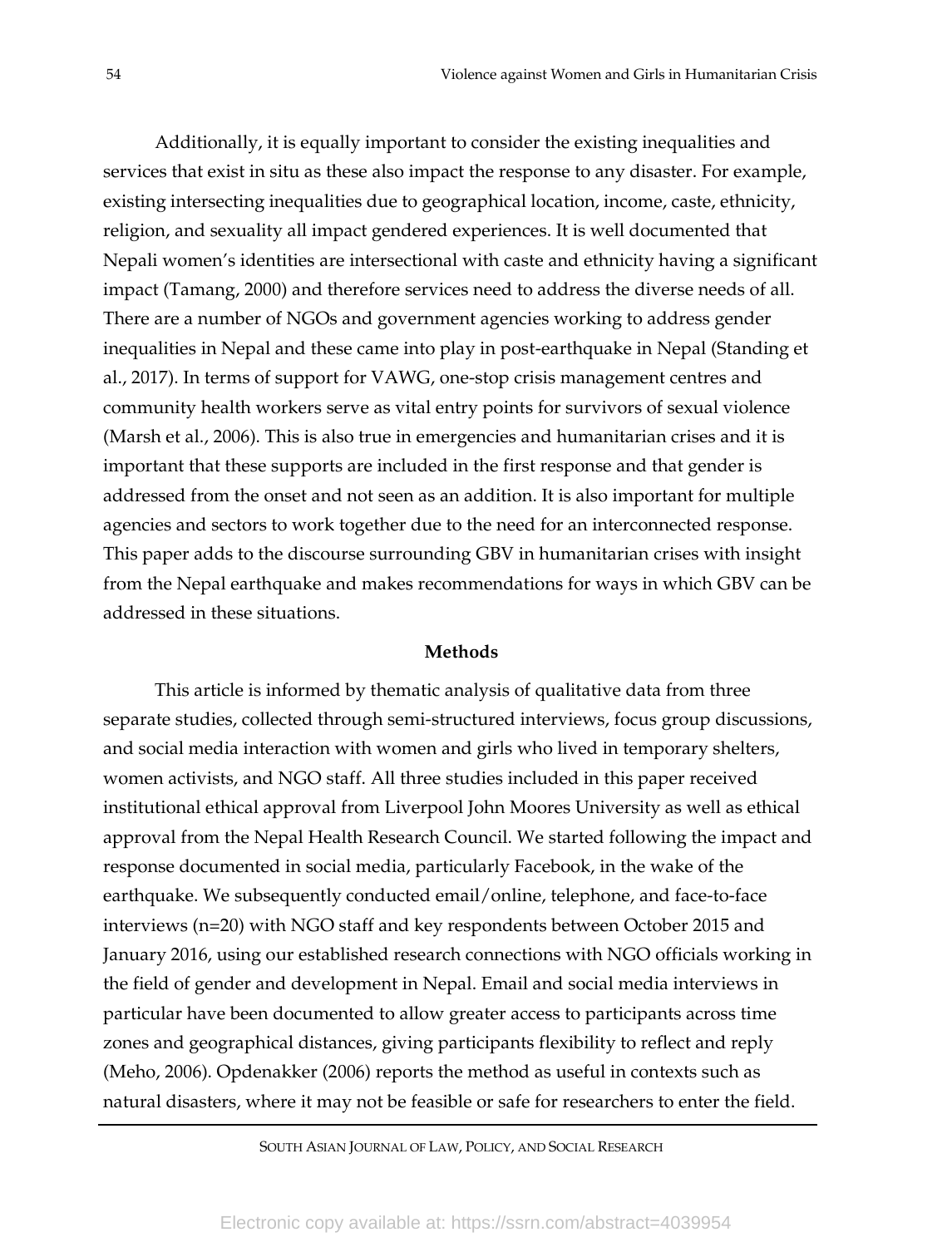Key informants from Kathmandu Valley, one of the hardest hit regions, were selected using convenience sampling.

Two of the authors also undertook semi-structured interviews (n=40) and five focus group discussions, each with eight participants, with women and girls with disabilities from Kathmandu valley (n=16), Dhading (n=8), Sindhupalchok (n=8), and Gorkha (n=8). We recruited study participants using a snowball sampling technique. None of the participants in any of the study were paid or incentivised for taking part in the study.

We also reflect on the outcomes and insights gained in a one-day workshop held in Kathmandu in 2019. A total of 60 stakeholders (Figure 2) from various sectors attended the workshop which focused on developing a contextual, gender-sensitive, and disability-inclusive guideline for emergencies. During the workshop, several group discussions were conducted about the situation of violence against women and girls with disabilities in Nepal and how it can be prevented and addressed.

| <b>Representing Category</b>                                        | <b>Total Participants</b> | Female       | Male |
|---------------------------------------------------------------------|---------------------------|--------------|------|
| Government Agencies & LocalGovernment10<br>Representatives          |                           | 4            | 6    |
| Organizations of People with Disabilities                           | 19                        | 7            | 12   |
| Other Civil Society Organizations (Incl.<br>NGOs, INGOs & Academia) | 13                        | 10           | 3    |
| Humanitarian Cluster leads/Members                                  | 6                         | $\mathbf{2}$ | 4    |
| Professionals: Disaster Risk Reduction,<br>Media and Medical        | 6                         | 3            | 3    |
| Emergency responders: Nepal Army,<br>Armed Police and Nepal Police  | 6                         | $\Omega$     | 6    |

Figure 2. Numbers and category of stakeholders engaged in the workshop.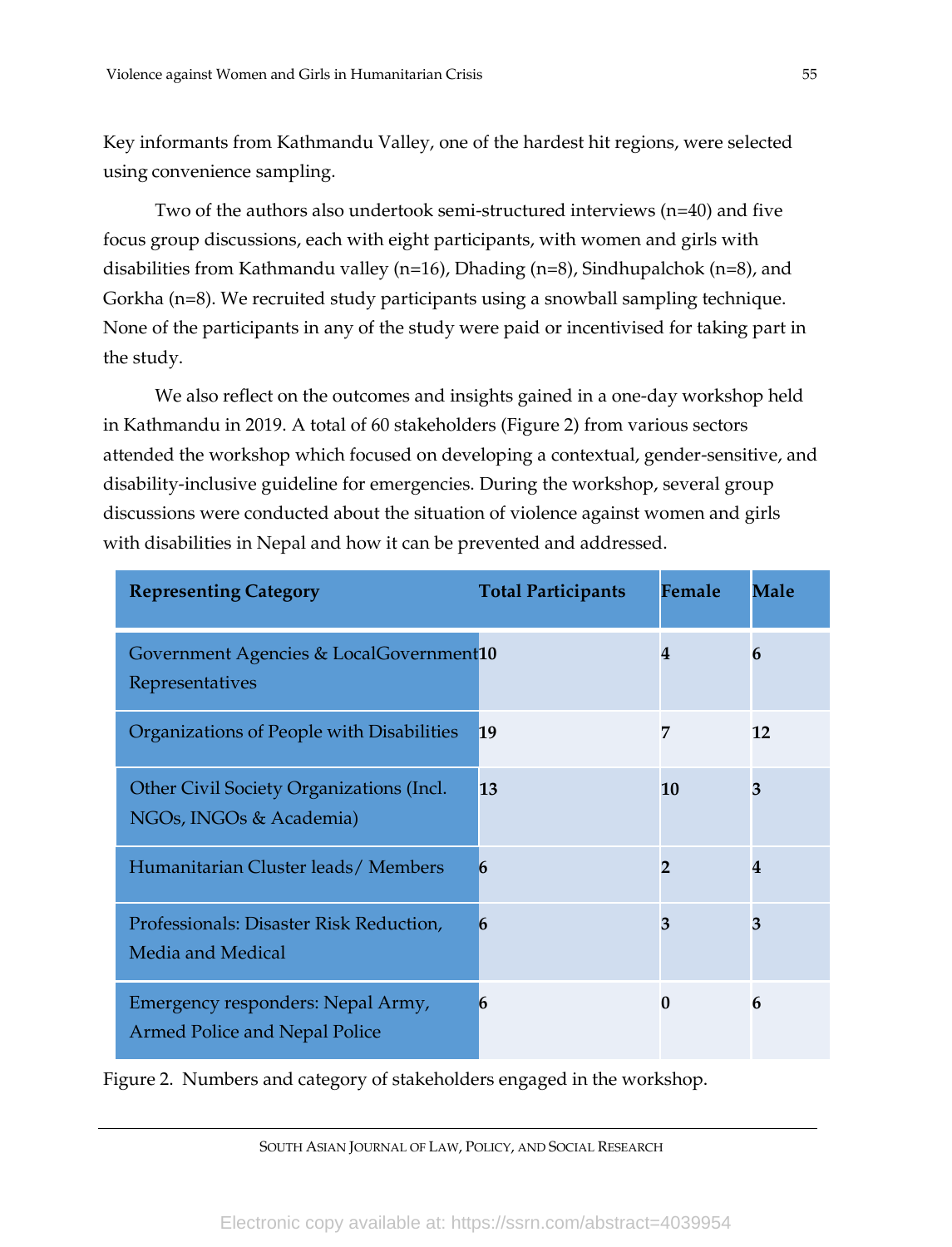All studies were conducted in the Nepali language, transcribed and translated into English. Translated data from all three studies were gathered and analysed using an inductive approach (Patton, 1990; Frith & Gleeson, 2004; Savin-Baden & Major, 2013) within thematic analysis (Braun & Clarke, 2006, 2012, 2013; Patton, 2002). In particular, Braun and Clarke's (2006) six-step guidance for undertaking thematic analysis guided the data analysis. We identified five key themes: the rise in VAWG and trafficking of vulnerable girls; relief distribution and VAWG; the role of water, sanitation, and hygiene (WASH) in VAWG; menstruation as a neglected issue; and the double impact of violence and stigma on women and girls with disabilities.

#### **Findings**

#### **Rise in VAWG and Trafficking of Vulnerable Girls**

This study identifies that women and girls who were living in camps and temporary shelters, away from their own families and communities, were at heightened risk of VAWG. They reported feeling isolated, homeless, helpless, and exposed to violence and abuse. Many leading humanitarian agencies also have reported increases in incidents of domestic and sexual violence against women earthquake survivors (UN Women, 2016; The New Humanitarian, 2017; UNOHCHR, 2018). Our previous study reported on the increase in trafficking of women and girls immediately after the earthquakes, and the risk of violence and lack of privacy were major concerns for woman and girls in camps and temporary shelters (Standing, Parker & Bista, 2017).

A female key informant from a women's rights organisation in Kathmandu noted that:

Girls who live in Kathmandu away from their families in villages are often harassed while seeking shelter with other families. Inappropriate touching and unacceptable comments were key issues outside the tents. But the girls reported feeling afraid to speak out about it or reporting it in fear of repercussion.

In an online interview, a female case worker from the Gorkha district gave this example:

14-year-old girl who was looking after her two younger siblings was raped by her close relative while her widow mother had gone to collect relief materials 3 hours walk away from their village. The case worker suggested reporting it to the police,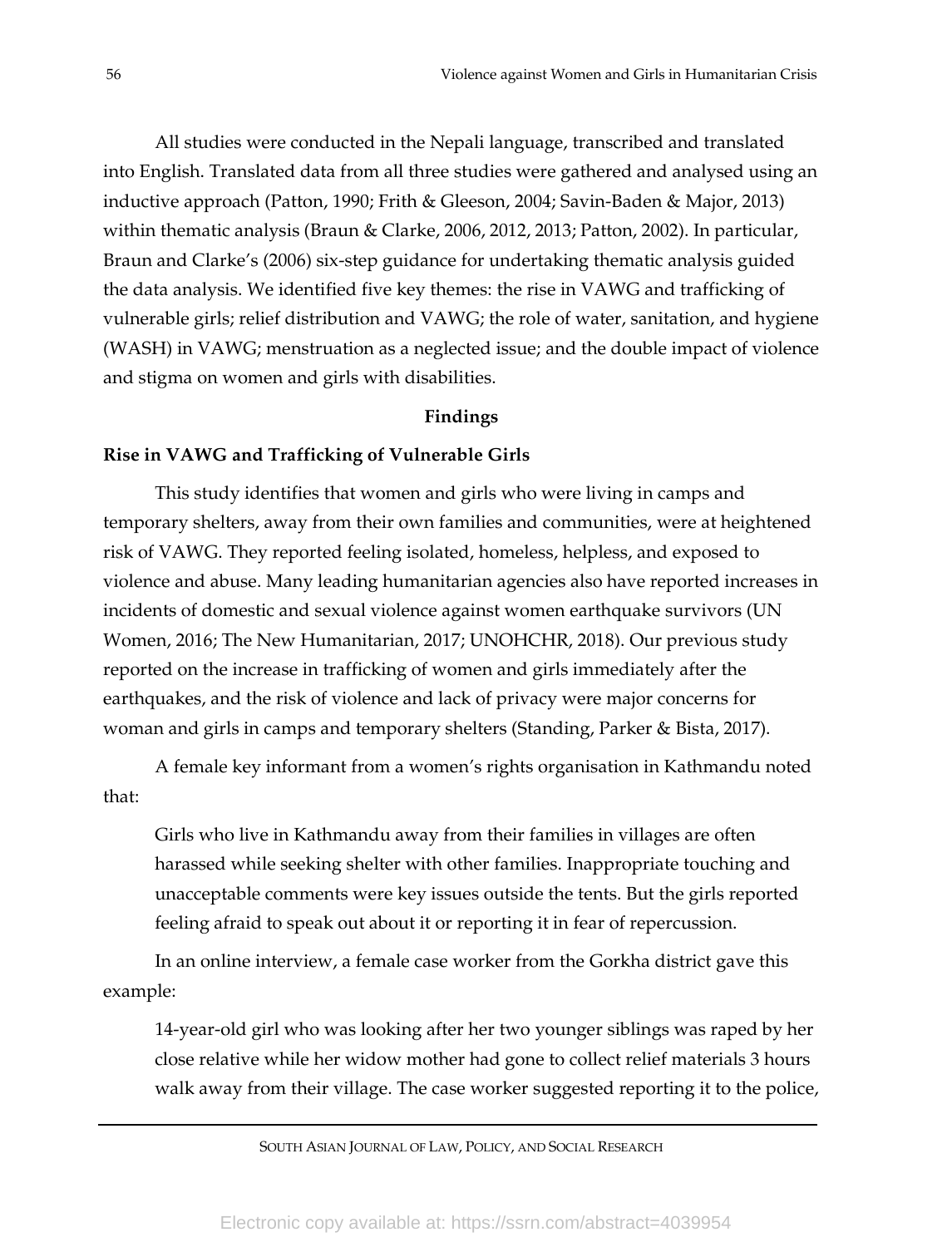but mother refused it as she was afraid of further abuse if they report it (Standing, Parker and Bista, 2016).

Marsh et al. (2006) suggest there is strong evidence of opportunistic sexual violence being perpetrated within a climate where there is a breakdown of both social and legal systems for policing and punishing unacceptable behavior. A year after the earthquake, incidents of being threatened and abused, as well as increased domestic violence in camps, were still being reported (UN Women, 2016). One response to this violence was for relief and support agencies to set up private, safe spaces for women to receive much needed psychosocial and legal support as well as providing essential health and wellbeing services.

There was also a rise in trafficking as children were separated from their families as the result of destruction and displacement. Additionally, the loss of livelihoods that resulted in economic vulnerability enabled traffickers to persuade parents to handover their children with false promises of education, food, and a better life being offered.

Focus group discussions with NGO representatives and government officials mentioned elevated trafficking activities in Dolakha and Sindhupalchok districts; for example, a male NGO worker stated, "Young girls from poor families were constantly targeted by the traffickers and we all had to stay alert 24/7 to prevent it."

The National Human Rights Commission (2016) in Nepal reported a 15% increase in the numbers of people "vulnerable" to human traffickers during the first three months following the earthquake. Maiti Nepal, a leading NGO working in the field of human trafficking in Nepal, reported having intercepted 5,700 vulnerable girls from the border between Nepal and India. This figure was 2,900 in 2014, the year before the earthquake (The New Humanitarian, 2017).

## **Relief Distribution and VAWG**

Another key issue that emerged from our research was the violence faced by women when accessing relief supplies. Relief collection was found to be particularly challenging for women who resided in rural areas and far from ward and district offices. Women-headed households and widows reported difficulty in accessing the relief and were often verbally abused by stronger men from the villages near the headquarters while waiting for relief collection.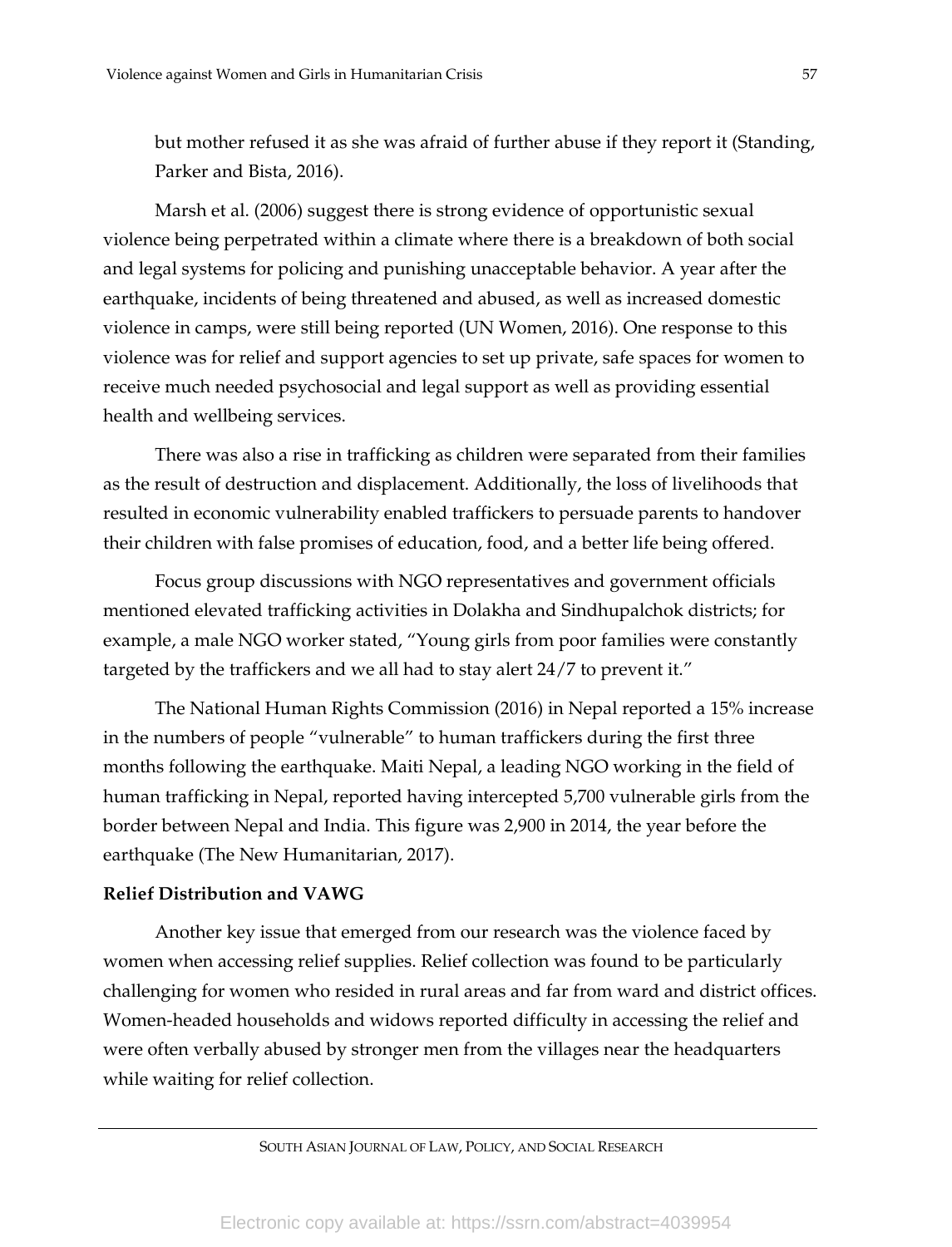A female household head with two young children reported that:

People from my community were very abusive and physically hurt me during relief collection. I had to line up with strong men from village but often got pushed out, fell and got hurt. They asked me to send man of the family to collect relief, but I am a widow.

Women from ethnic minorities and poorer families reported very little access to livelihood rebuilding opportunities and financial support. Women from these backgrounds often reported not getting reconstruction cash grants due to the lack of national identity cards or property documents in their names. A widowed mother of four from an ethnic background in Dhading district recounts:

My house got demolished by the quake. It was my dead husband's inheritance, so I do not have my name on property paper. Because of that I am still struggling to receive the money. People in the ward office know it was my house but still don't make paper for me or give me the money to rebuild.

Focus group discussions with women from the Sindhupalchok district highlighted the discriminatory behaviour of male members of the community while trying to access help for rubbish removal. A single woman from the Dalit community pointed out the inequalities based on gender and caste:

All strong men with big houses from the community decided whose rubble was to be cleared first. When we asked for assistance, they shouted saying 'nothing valuable was buried under our old hut' so we will have to wait until their rubble was cleared.

The struggle to get assistance for rubble removal led to not being able to access personal belongings for a long time, and restoration and/or rebuilding work was also massively hampered, in particular for women and members of the Dalit community, highlighting existing intersectional inequalities. The PDNA reports a significant presence of women-headed households in the earthquake-affected districts (GoN, 2015). Women heading the family are doubly burdened by their routine household activities and having to access aid and rebuild without much help. Some of the affected districts such as Gorkha, Dhading, and Sindhupalchok have a much higher female population due to male outmigration. This issue was also raised in connection to access to water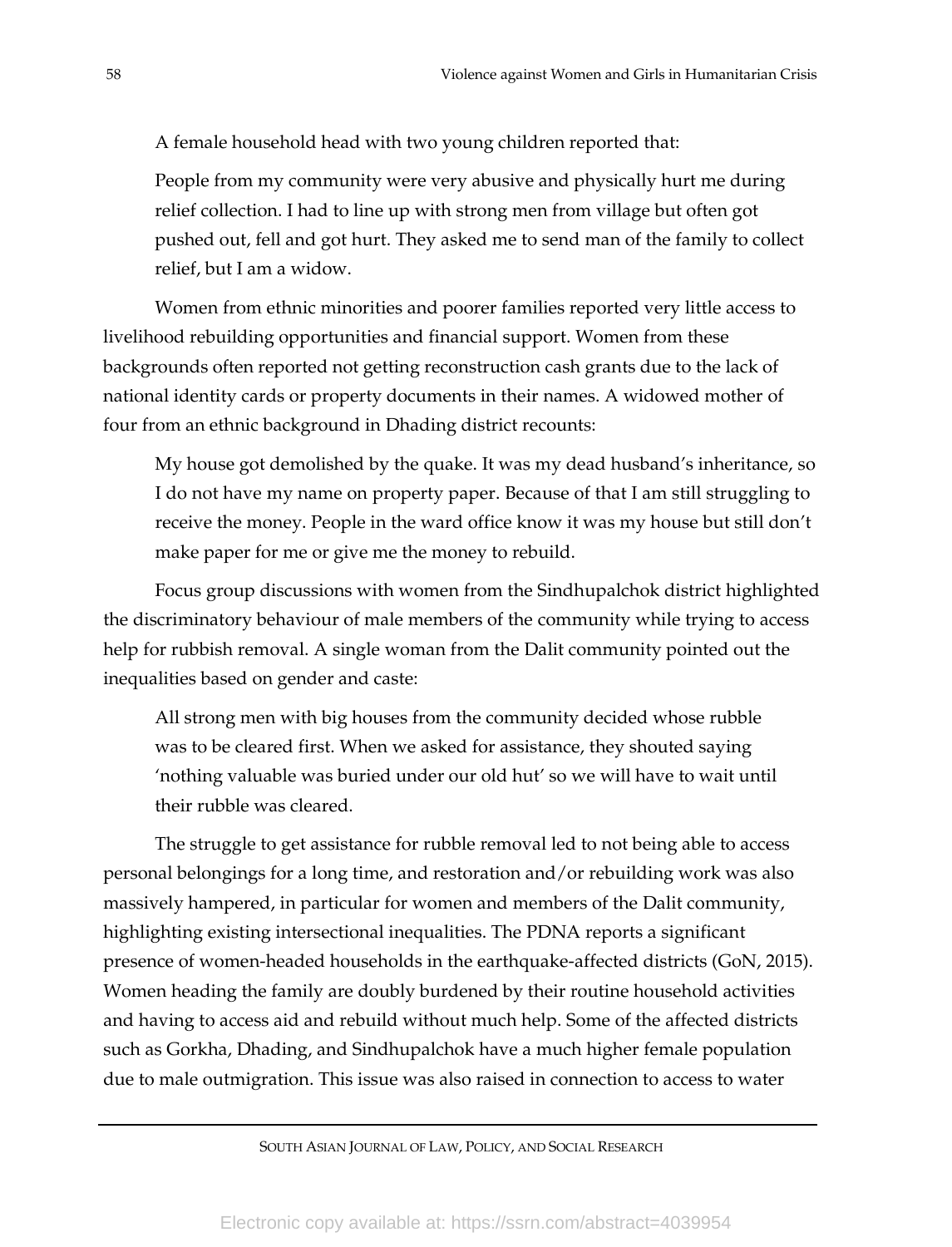supplies and sanitation issues which we now turn to discuss. It is widely acknowledged that there is an existing vulnerability of women and girls accessing wash facilities (Sommer et al., 2014) and that this problem is heightened in emergency and humanitarian contexts.

#### **The Role of WASH and VAWG**

The PDNA (GoN, 2015) reports massive damage and disruption to the water, sanitation, and hygiene (WASH) sector, presenting several increased risks and vulnerabilities. The assessment acknowledges additional risks of violence and sexual abuse to girls and women posed by the lack of access to gender-specific, safe toilets in schools, by the long distances required to travel to water sources, or by seeking privacy to defecate in the absence of toilets.

Our findings highlight that there were immediate and longer-term incidents of VAWG as the result of damaged and disrupted WASH facilities. Lack of WASH facilities in emergency camps and around temporary shelter was reported by women and girls as an immediate major stressor that impacted the functioning of their day-to-day life. A female community leader shared that "…having to use open space for bathing or toilet only covered by a sheet of plastic was a terrible experience. Men would hang around WASH facilities and often stare and make rude comments at women and girls."

Focus group discussions in some parts of Kathmandu valley highlighted that a severe water scarcity resulted from damaged and destroyed water supply systems. A male member of Armed Police Force recalled, "Many fights broke out around water distribution tanker, many women and girls were pushed or beaten by men who were also collecting water. We often had to get involved to break the fights or to manage queues."

Sexual abuse and the psychological impact of the stress from lack of water at accessible and safe locations were reported as a longer-term impact, especially to adolescent girls and mothers with young children. In areas where the water supply system was seriously damaged, women and girls faced a double impact, as a mother of two young children from Dhading district mentions during a group discussion: "We had to face violent behaviours by male and even female from different communities while collecting water from other areas. In addition, we also got told off by husbands or mothers-in-law for taking so much time to fetch water." A 15-year-old girl added,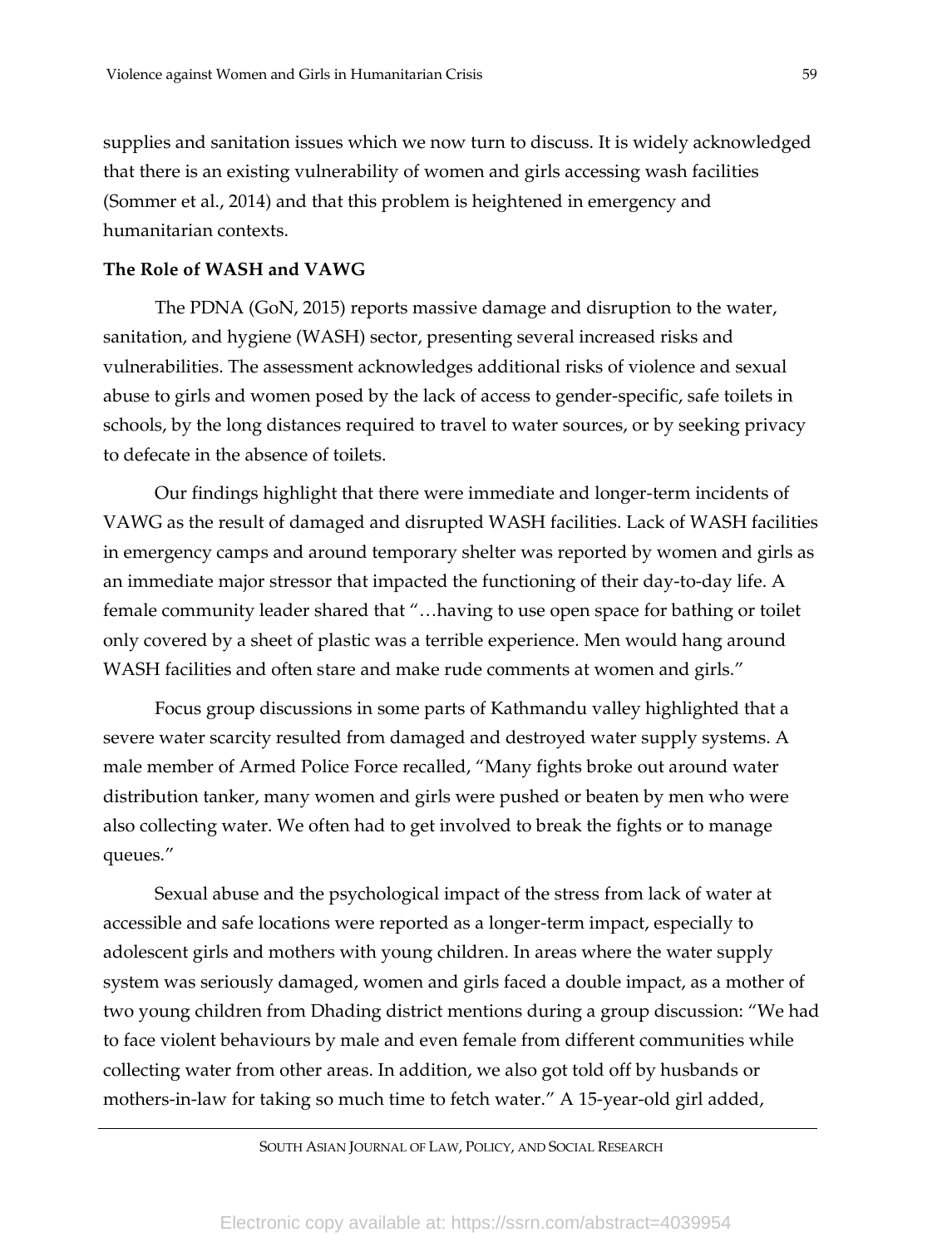"Many boys on the way while fetching water try to tease you with vulgar comments and sometimes try to touch you in wrong places." Another girl from Dolakha district recalled, "Once, one boy took my 'Gagro' (a traditional water vessel) and did not give it back to me until I let him kiss me in front of other boys. I felt humiliated and never went back to that area to get water." A focus group discussion in Sindhupalchok district also highlighted that the lack of water and having to use open spaces for defecation led to compromises in overall personal hygiene, including menstrual hygiene, which impacted women's sense of dignity.

Some of the longer-term impact of disruption to the water supply is reported to lead to restrictions in growing and cultivating cash crops and loss of livestock and poultry. Most women in the Sindhupalchok and Gorkha districts from female-headed households reported physical abuses while trying to access irrigation water for their crops. A woman from Mircot in Gorkha district comments that "Every household was desperate for irrigation water as people wanted to grow better crops for livelihood, so the weaker women had to suffer most for the access." Access to water was also a key issue for the emergency responses to providing resources to menstruating women and girls, which in some cases increased vulnerability to GBV in the camps.

#### **Menstruation: A Neglected Issue**

Within the responses it was noted early on in the crisis that lack of access to products and the means of managing menstruation in a dignified manner for women and girls placed them in a vulnerable position. Our findings highlight that immediate relief activities lacked menstrual health management activities. Most respondents reported not receiving any menstrual health and hygiene supplies during the first 3 to 4 weeks and respondents from Kathmandu valley reported receiving a limited supply from small NGOs after the second week following the earthquake. Lack of menstrual products in relief supplies lead to further restriction and stigma towards menstruating girls and women. Some of the women interviewed in a focus group reported that they were told that two re-washable sanitary pads were enough for the whole menstrual cycle, but others disputed this and said they needed more. One girl interviewed did not feel comfortable being provided with menstrual products in a public space saying, "It was a most embarrassing moment to ask for sanitary pads in front of so many men."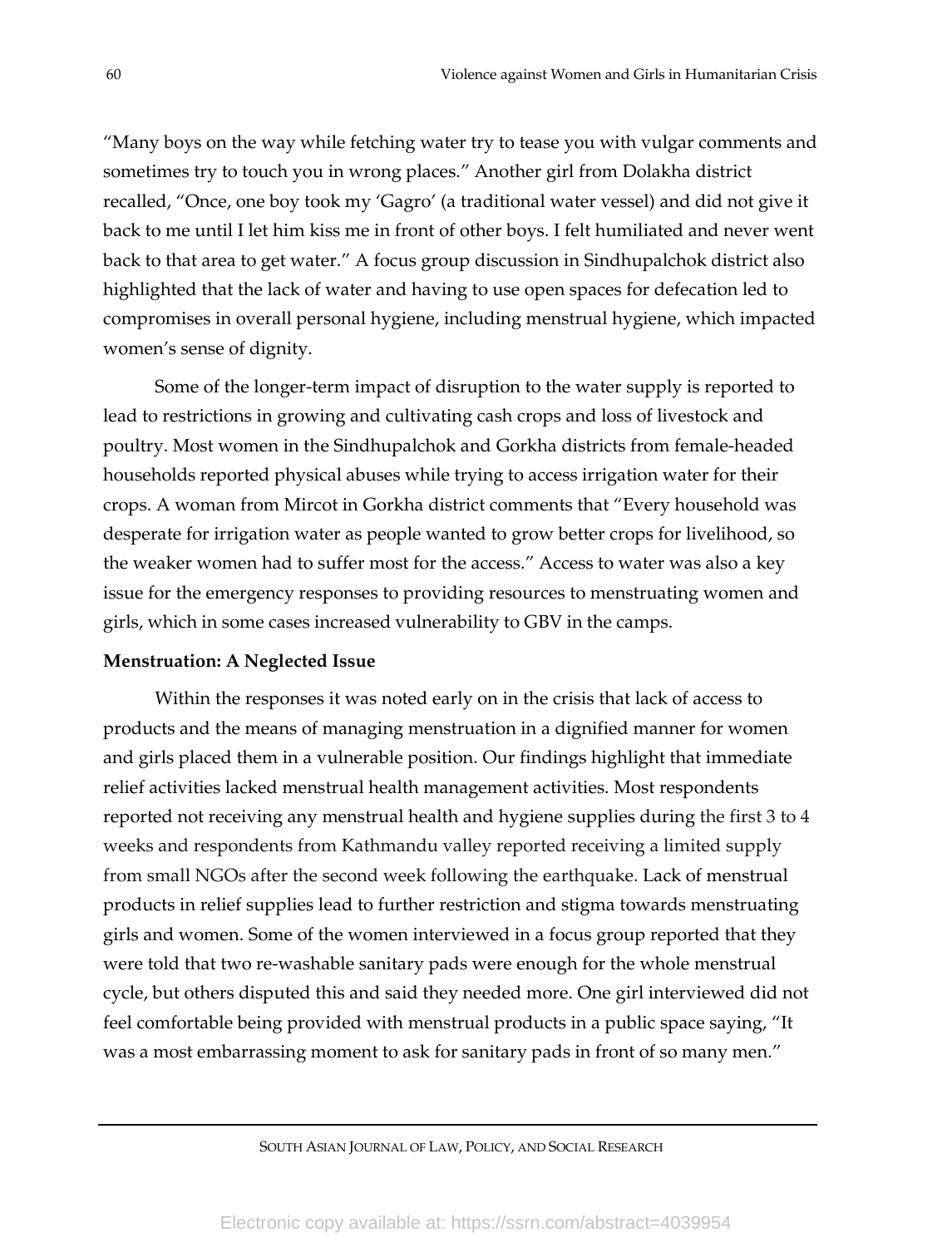Many girls and women from Gorkha and Dhading district reported having to sleep outside their temporary, one-room shelter during menstruation. There are many stigmas and taboos associated with menstruation in Nepal that exclude people who menstruate from public spaces, and in some cases force them to sleep in separate rooms or huts during their period (Parker and Standing, 2019). These practices are referred to as 'chaupadi' and are often associated with being confined to a goat or cow shed.

However, the practices are varied and complex and led to many areas of exclusion. A female NGO representative reports, "Menstruating women and girls were often rejected from spaces in shared tents leading to further risk and stigma at the time of such humanitarian crisis."

Losing access to shelter exposed females to the further risk of sexual abuse by opportunistic perpetrators in the community. A teenage girl from Gorkha district recalls:

Because we are not allowed to touch anything in the house during menstruation and our family shelter was just one room, my sister and I had to sleep outside of the shelter. We used to be very scared of drunk men and wild animals at night.

A mother of three children from Dhading districts shares her experiences:

We don't practice 'chaupadi' in our family traditionally. Bur after the earthquake, I was not allowed to sleep inside our tin house because all male members of the family slept there. I had to sleep near the goat shed. This experience was scarier and more humiliating than the earthquake itself.

The intersectionality of stigma around caste, gender, and menstruation meant many women faced more stigma and violence in temporary accommodations. A female community health worker from Gorkha district stated, "Most women in our village survived the earthquake only to face suffering, social stigma, and violence." Women and girls with disabilities reported having been especially affected by violence and stigma while menstruating in emergency shelters. A female amputee and a wheelchair user recounted her experience, "I had to drag my body over urine-saturated mud to use the facility while on my period; I cried so many times. No one had understanding of the needs of women and girls with disabilities." The increased violence against women with disabilities was an issue raised and widely discussed by all stakeholders in the Kathmandu workshop.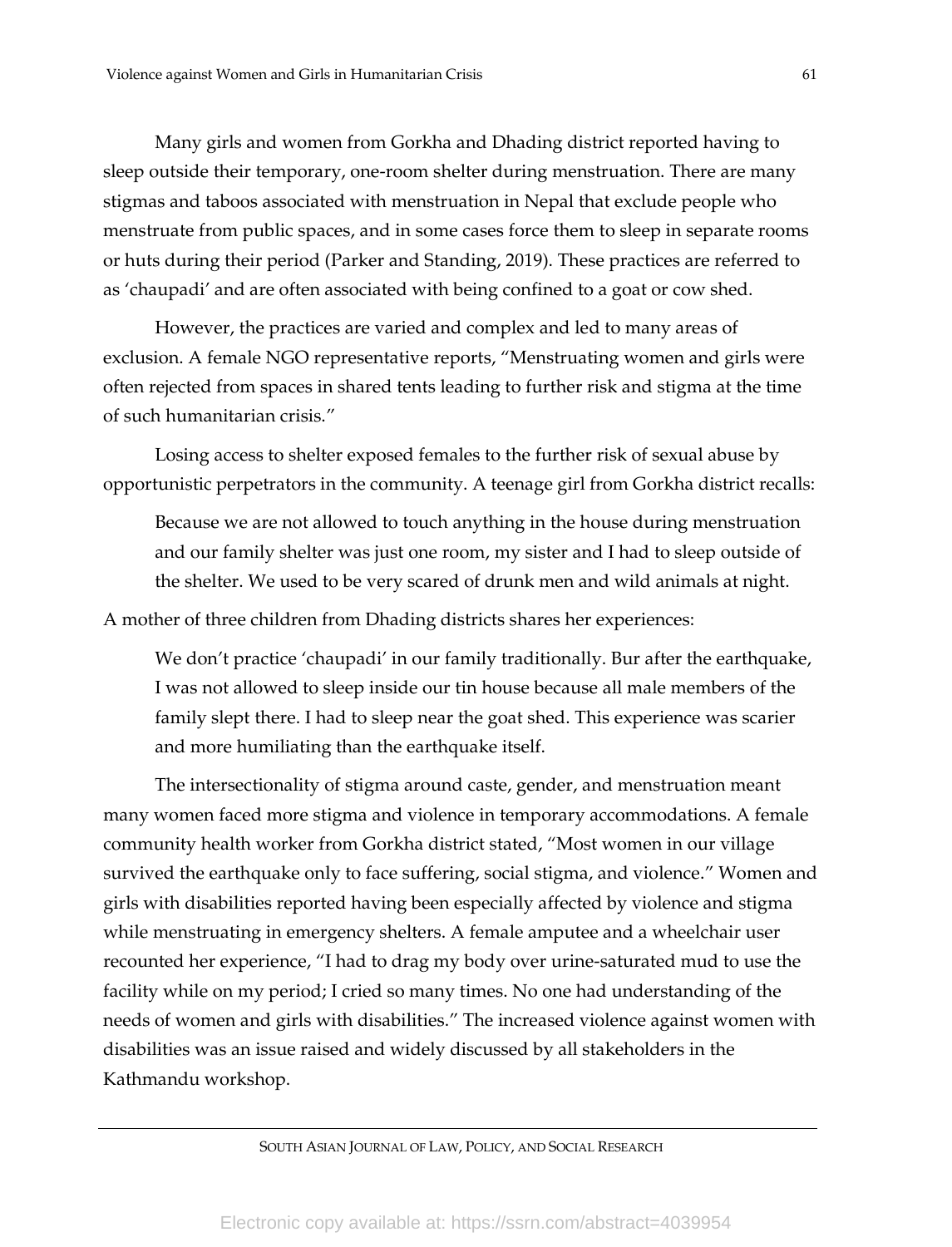#### **The Double Impact of Violence and Stigma on Women and Girls with Disabilities**

The vulnerability of women and girls with disabilities intensified after the earthquake, leading to psychosocial trauma and medication longer-term. Women and girls with disabilities reported increased psychological, physical, and sexual violence by comparison with their pre-earthquake experiences, particularly around shelters and camps (Bista & Sharma, 2019). Findings from focus group discussions in Gorkha, Dhading, Sindhupalchok, and Kathmandu highlighted exacerbated physical and psychological violence against women and girls with disabilities in comparison to these incidents prior to the earthquake. This physical and psychological violence was often committed by husbands, other family members, relatives, and community members; whereas sexual violence against these females was reported to be committed by close relatives, family members, or an opportunist stranger from surrounding areas.

Some women with disabilities reported increased intimate partner violence and violence by a close family member after the earthquake. This violence was often excused by other family members as being due to the stress caused by the earthquake, highlighting how violence can become normalised and accepted following disasters. Violence can often be excused due to misplaced frustrations. For example, a female who uses crutches for mobility reported:

I often get beaten by my husband and mother-in-law for not being able to do heavy work in clearing rubble or in the field. Before earthquake, I was asked to do housework only so there was no problem for me. Now I am constantly scared about the next beating.

Physical and psychological violence against single women with disabilities was also reported in and around relief distribution sites and local government offices. The right to receive humanitarian assistance, and to offer it, is a fundamental humanitarian principle which should be enjoyed by all citizens of all countries (IFRC, 1996). The prime motivation of a disaster response should be saving lives and alleviating suffering, especially to those least able to withstand the stress caused by disaster and to protect human dignity. However, this was not the case for women and girls with disabilities after the Nepal earthquake. As one woman who is blind in one eye recounts:

My husband was in Dubai; it was me and my two young daughters when the earthquake demolished our house. I went to the ward office numerous times only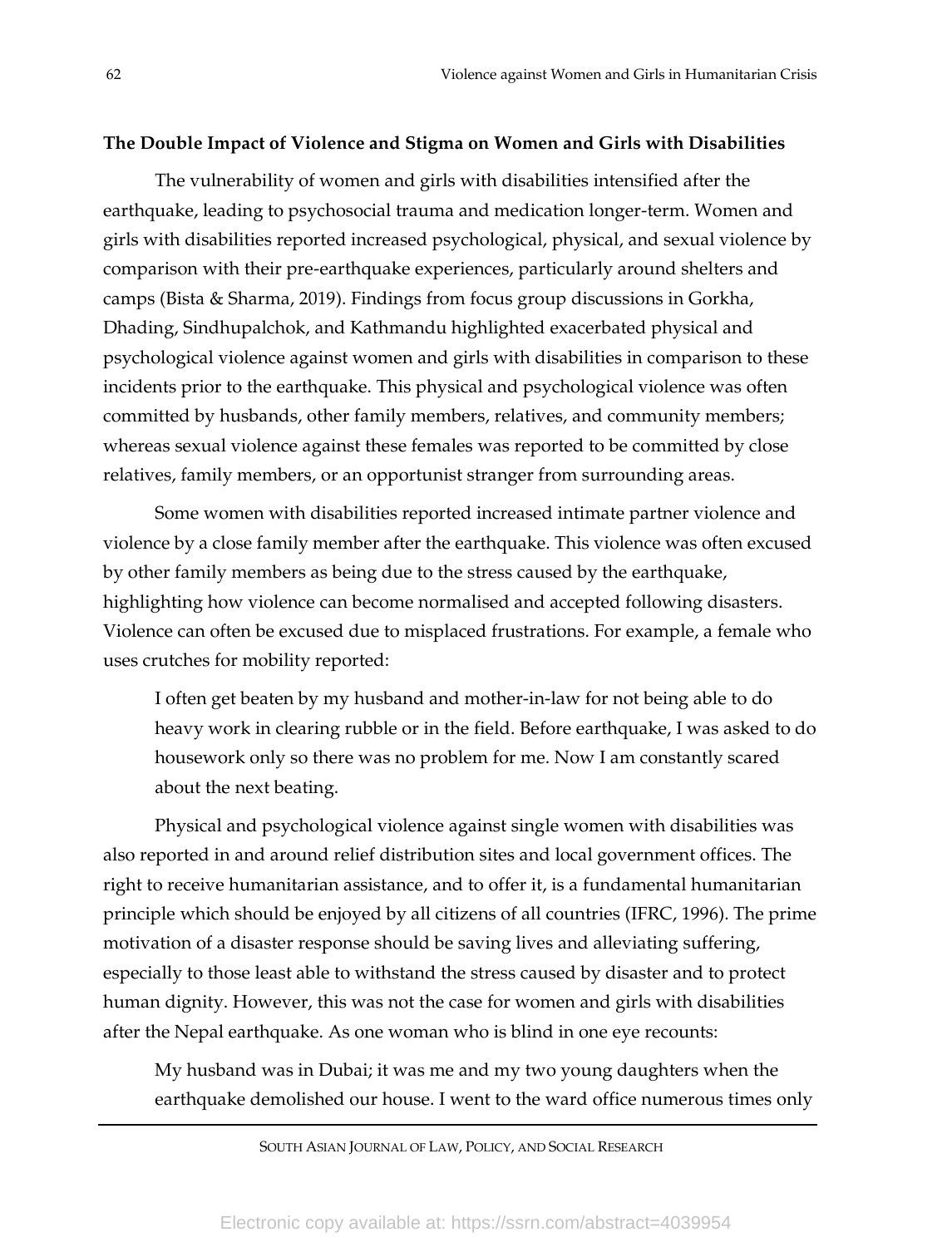to be verbally abused and humiliated. But I know people with connections to the ward office had received more relief supplies than they needed.

The earthquake experiences were worse for women and girls who were deaf or blind or deaf and blind. A deaf and blind girl reports:

I got taunted for not being able to hear or see if there is another earthquake. Teachers said I should stay at home during aftershocks as they did not want to evacuate me all the time. I have stopped going to school after the earthquake.

A male member of staff from a disabled people's organisation mentions the sexual assault of a deaf girl while she was collecting firewood. "This deaf girl who was collecting firewood in the jungle was groped and ejaculated on. She tried making noise by hitting a tree with a stick, but her family members were too far to hear."

These experiences highlight the added vulnerability faced by women and girls with disabilities that further silences their voices and violates their human rights. It is important therefore to recognise the intersectionality of issues women and girls in disaster situations face, and for emergency responses to be both gender and disability sensitive. As a female representative from women's organisation said in the interview:

Nepal's community of grassroots women are capable and ready to offer their leadership, and to help guarantee that reconstruction policies meet the needs of the most marginalised. Their demands centre on a crucial point that women must not be seen only as recipients of aid but also as meaningful participants and leaders in reconstituting their country.

Our findings highlight that being a woman or girl with a disability, with very limited rights and independence, and reduced access to financial resources resulted in increased longer-term violence.

# **Conclusion**

The humanitarian response to the Nepal earthquake highlighted some areas where local good practice existed, but also areas where responses can be improved to prevent and address VAWG effectively. Several practical lessons can be drawn from the research on combating this issue in Nepal and more widely in addressing GBV in humanitarian crisis. On the basis of the research findings, we highlight the need for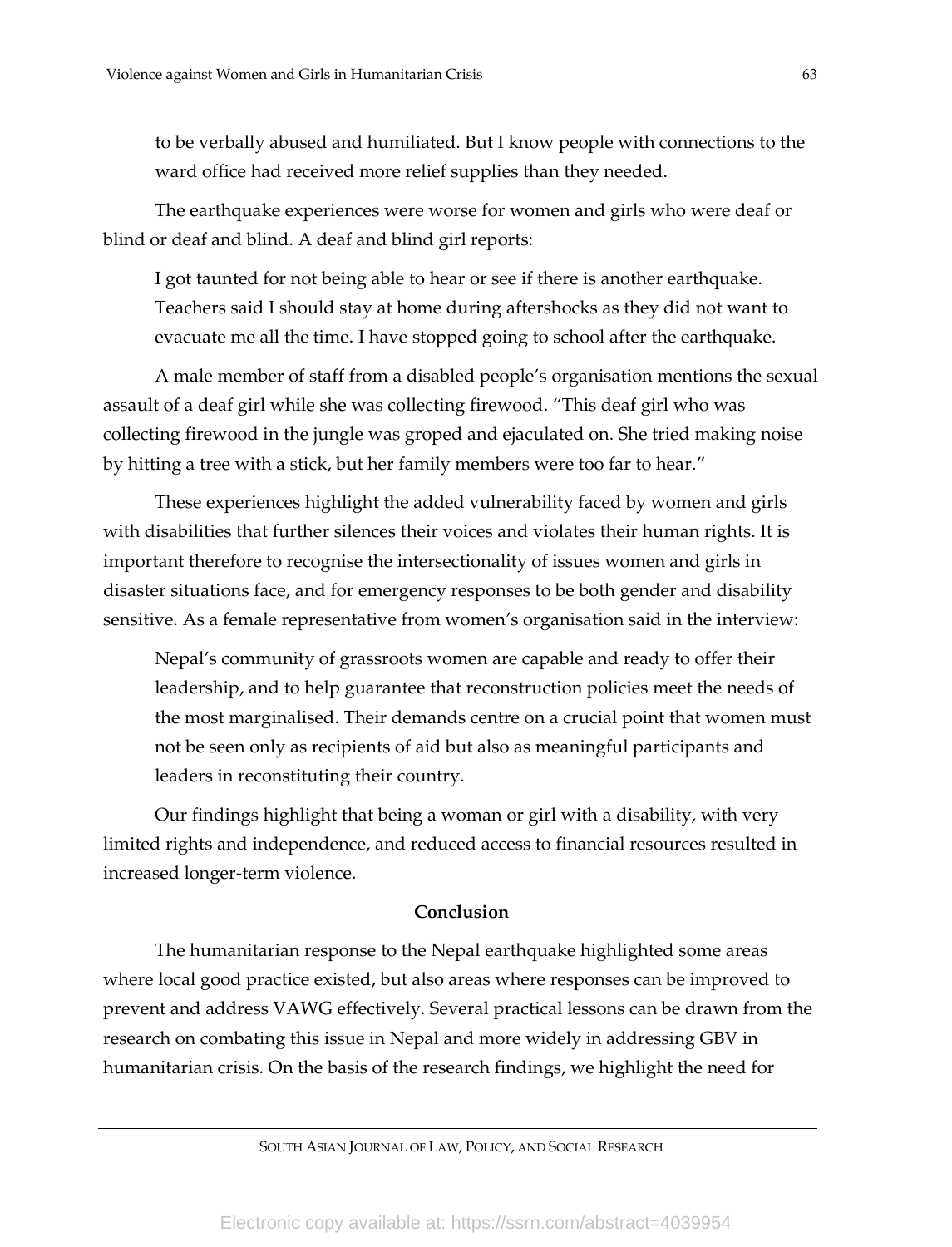contextualised, community-oriented solutions led by grassroot leadership in tackling VAWG.

To combat VAWG in Nepal, in the current challenging situation with a history of political instability, a new constitution, new federal structure government, and the recent earthquake, the only way forward can be through engaging grassroots women's leaders in policymaking and implementation at all levels. Despite the provision of a 33% quota system for female candidates to reduce disparities and address women's absence in the local and national government, women's organisations argue that the political representation is merely tokenistic. The overrepresenting male leadership is heavily criticized for not fostering a capacity-building environment to address the knowledge and skill gap for women. Nepali women, who represent more than 50 percent of the total population, are still left behind in terms of meaningful participation and representation in all aspects of life and are still suffering discrimination induced by patriarchal society. Community-based approaches where all intersections of gender are equally enabled to participate, influence, and make decisionsto address VAWG can reinforce communities' ownership of policies and plans. In particular, in crisis situations where timely and effective response is crucial to save lives and livelihoods, local response is often evidenced to be the first response.

Therefore, it is important that national and international responses utilise the lived experiences and contextual knowledge that grassroots organisations have, in order to deliver effective and appropriate responses to the needs of women and girls. Additionally, to address the issue of the invisibility of the needs of women and girls with disabilities amongst humanitarian actors, it is equally important to engage with the local Organisations for Persons with Disabilities. Having access to desegregated data from the ward office and consultation with local self-help groups of disabled people can help the humanitarian assistance to be inclusive of the diverse needs of women and girls with all types of disabilities. Integration of GBV risk assessment and indicators for inclusive aid in the rapid need assessment conducted immediately after the disaster strikes can help national and international agencies in procuring and distributing need specific relief. This can also help in identifying the risk of violence and addressing safety and security concerns for women and girls who are particularly at heightened risk of VAWG. The need for gender-sensitive humanitarian aid was highlighted by women who worked on GBV issues during the Nepal earthquake crisis. As a result, gender,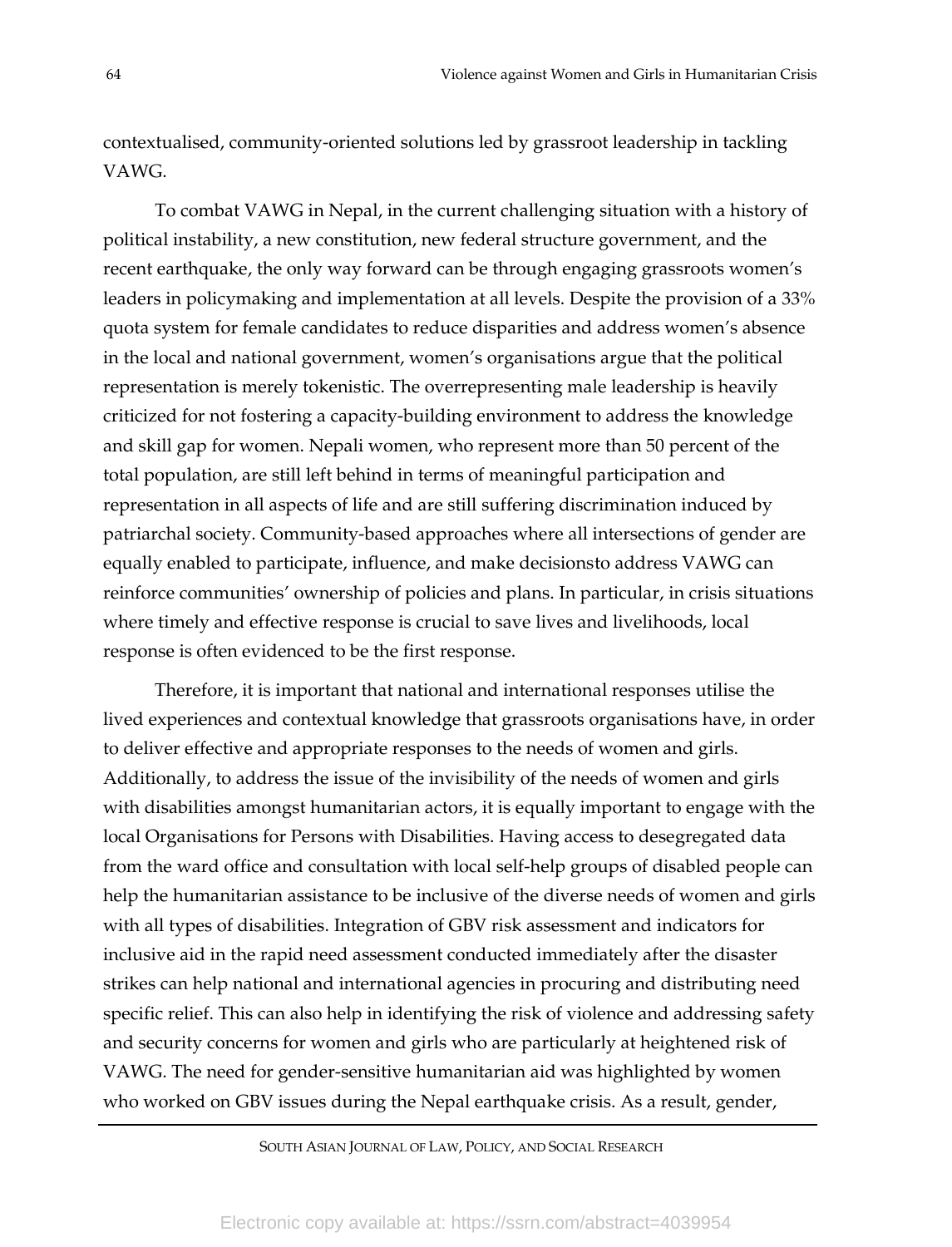GBV, and trafficking indicators were integrated into the Displacement Tracking Matrix developed by the International Organisation for Migration in their role as the Lead Agency in the Camp Coordination and Camp Management Cluster (CCCM, 2016). However, the indicators of a disability-inclusive response were missed by this intervention.

Shelter design and management teams need to pay particular attention to the WASH and menstrual health management services. Adequate and accessible WASH facilities can save many women and girls from the double trauma of disaster and violence post-disaster. Use of traditional knowledge and local resources can help in providing adequate facilities instead of waiting for limited international supplies to arrive. Safe spaces are also central to supporting women and girls in emergencies. Local providers and grassroots organisations have knowledge and understanding of both the geography and socio-cultural background of women and girls in that area.

While discussing the safety and security of women and girls in disaster and postcrisis settings, it is imperative to understand that their vulnerability is not 'naturally inherited by birth', but social in origin. It is evident from these women and girls' experiences that disasters can have a disproportionate impact along with the added burdens of gendered roles and the tasks associated with reconstruction. To prevent and address VAWG, the population who are already burdened by multiple gendered duties, constrained by patriarchal social values, and with very little opportunities to leadership, we need to include men and boys in the process.

Challenging violence needs to start with changing the attitudes and beliefs of men and women equally. If women and girls need to learn to say 'no' and to report and seek help when VAWG occurs, men and boys need to understand, value, and respect women and girls' roles in family and society, their opinions, and wishes. Violence against women and girls is everyone's issue and so is VAWG with disabilities. Therefore, all parties, including the perpetrators, need to be included in the discussions and educated simultaneously. Many of the immediate responses to tackle and mitigate VAWG, such as self-defence training and safe spaces, while important initiatives, can themselves be problematic, as already burdened women have to stress about learning to protect themselves, rather than men learning about respecting women and not committing heinous acts of rape and abuse.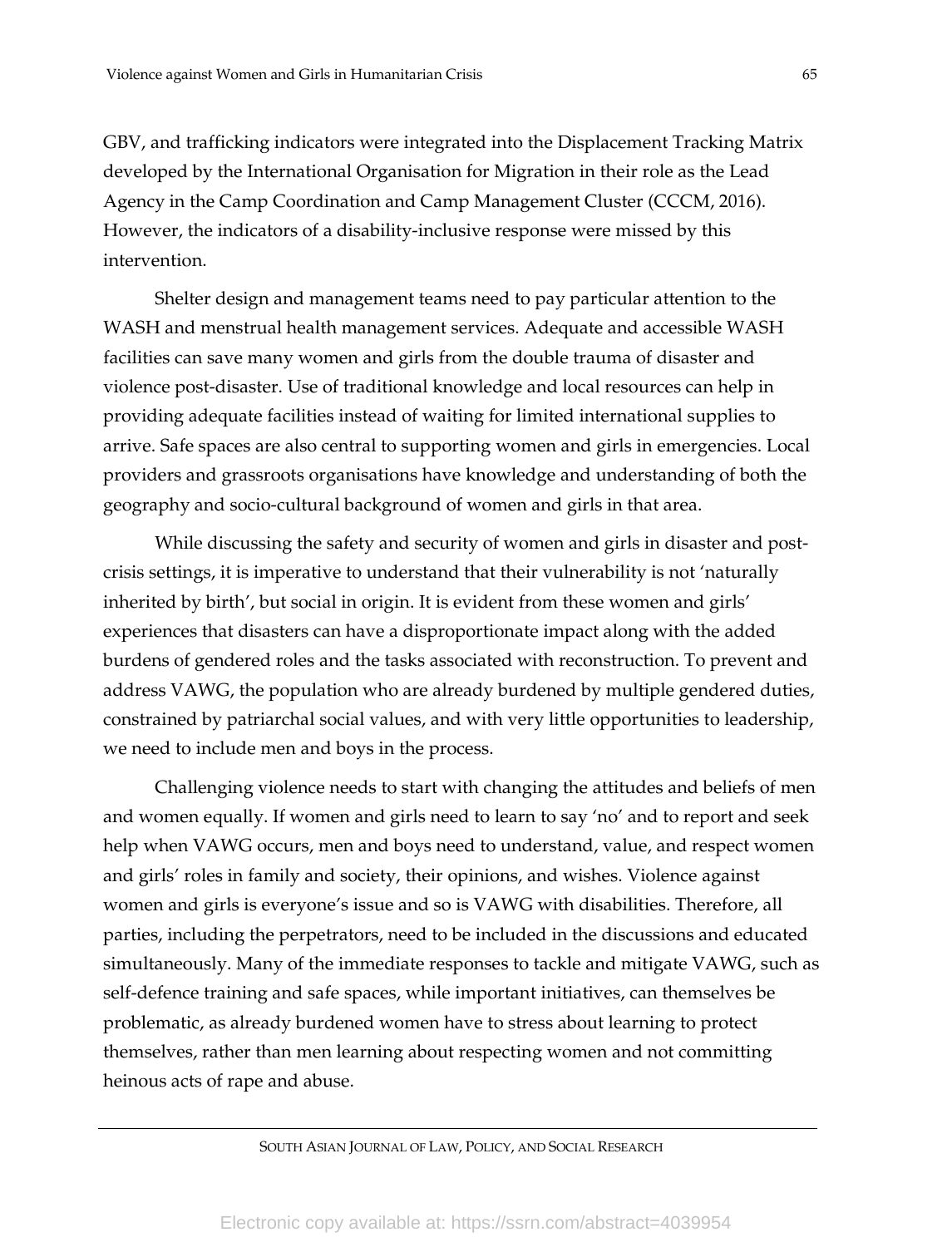Additionally, the psychosocial impact of disasters on men as well as women must be addressed through individualised approaches as well as in mixed group sessions where both parties can hear the experiences and struggles of the opposite gender. Violence against women and girls is often used to maintain power and control over women in both disaster and 'usual' times. Mixed group activities can help teach that understanding and respect for one another in the team can yield to better outcomes than power and control. While addressing the issue of VAWG collectively, it is equally important to address the issue of men's mental health, drinking habits, and access to safe spaces to discuss psychosocial health in post-disaster settings.

Finally, VAWG can be best addressed in inter-agency collaborative intervention that supports community-focused and community-led approach with meaningful participation of women and girls at the heart of it. Making further policies and laws will not address the issue unless there is effective implementation and accountability for failure to do so. National and international humanitarian response frameworks and tools need to be adopted and contextualised so every stakeholder involved has a clear understanding of how to prevent and address VAWG, the meaning of 'do not harm', and the right to safety and dignity, and uses this clear understanding to become responsible for providing gender-sensitive and disability-inclusive humanitarian response.

## **Recommendations**

Some specific recommendations for developing gender-sensitive and disabilityinclusive guideline for the emergency responders came from the workshop in Kathmandu. These were:

- $\blacktriangleright$  Disaggregated data should be collected for need specific aid delivery.
- Capacity mapping and need assessment of Organisations for Persons with Disabilities and Civil Society Organisations.
- $\blacktriangleright$  Rapid need assessment must be gender-sensitive and disability-inclusive.
- $\blacktriangleright$  Formation of gender balance response team.
- $\blacktriangleright$  Need-based relief material stockpile at local level.
- $\blacktriangleright$  Capacity development for household level preparedness.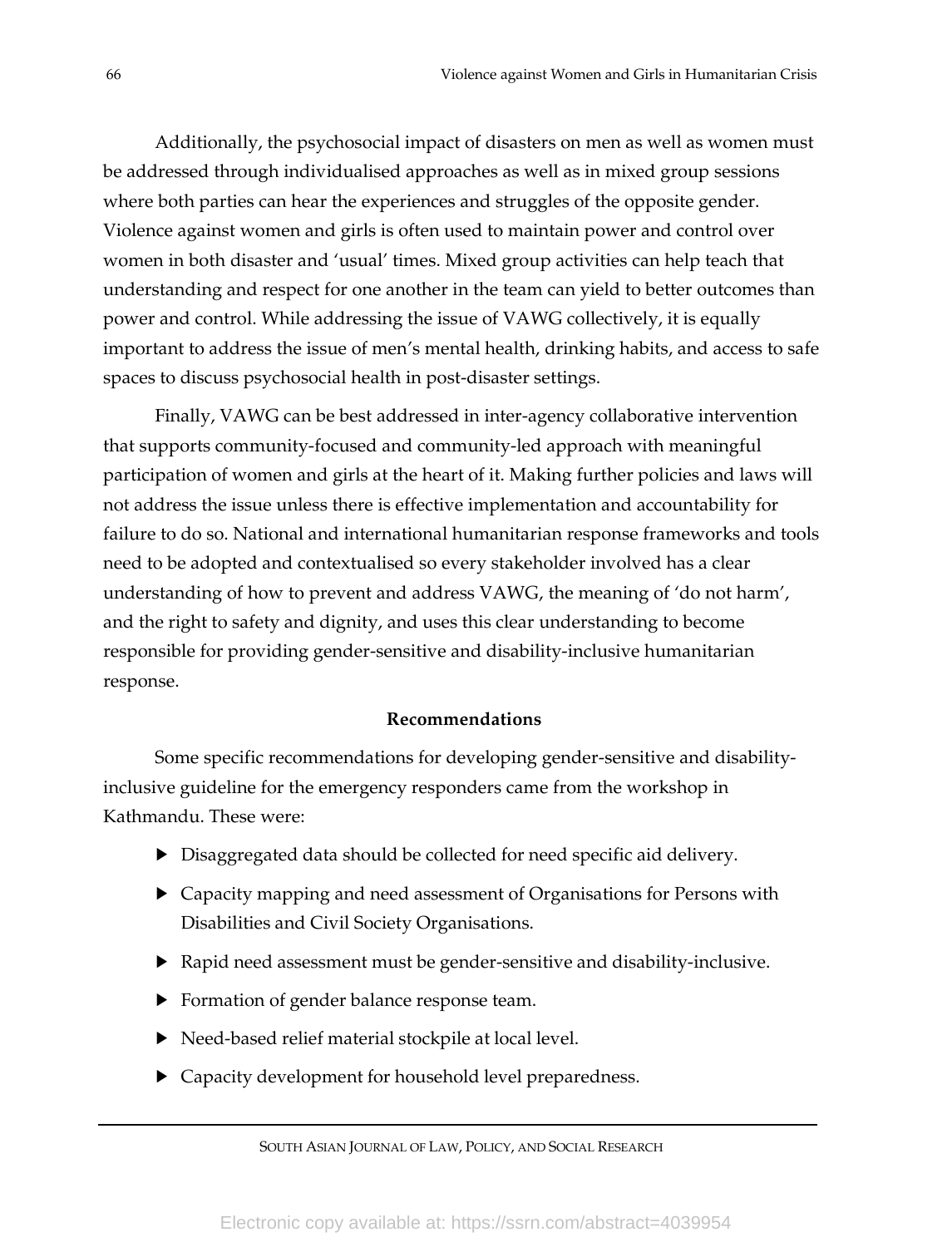- $\blacktriangleright$  Participation of OPDs in the planning of inclusive policies, guidelines, and implementation from local, regional, and national level.
- $\blacktriangleright$  All the OPDs should have gender-responsive emergency response action plans.
- $\blacktriangleright$  Mapping, identifying, and sharing of information/data on open safe space.

We acknowledge that men and boys are also subjected to sexual violence, especially in war and conflict settings, and very little efforts can be seen to address the issue.

However, women and girls are subjected to all forms of violence at disproportionate scale. Violence against women and girls continues to create power imbalances, violate human rights, infringe opportunities to recover from crisis, and compromise the dignity of affected women and girls throughout the world, while climate change-induced and human-made disasters are increasingly challenging our lives and livelihoods. Therefore, we recommend that risk assessment for VAWG be a key part of rapid need assessment in any disaster setting and all national and international humanitarian responders undertake inclusive gender sensitisation trainings. We further recommend local and national collaborative efforts to strengthen gender and disability-inclusive violence prevention, reporting, and justice mechanisms. These efforts should include women and girls from all intersections of society, including third gender, as well as men and boys, so that no one is left behind.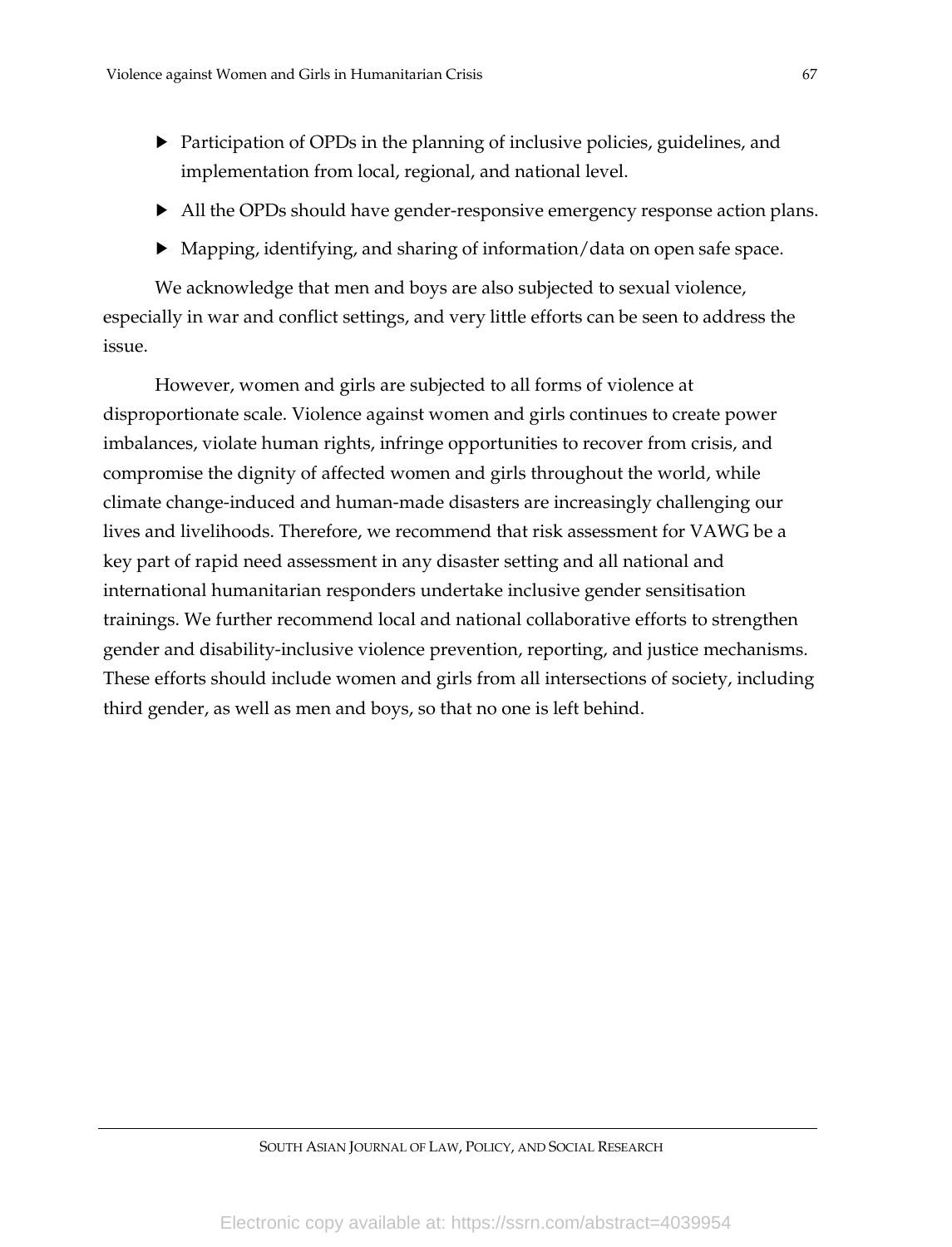# **References**

- Bergstrand, K., Mayer B., Brumback, B. and Zhang, Y. (2015). Assessing the relationship between social vulnerability and community resilience to hazards. *Social Indicators Research, 112*(2), 391-409.
- Bista, S., Simkhada, P. Ross-Houle, K. and Khatri, R. (2018). Nepal's response to earthquake 2015: Experience of emergency responders and humanitarian assistance providers in inclusive and accessible humanitarian assistance delivery. *National Federation of the Disabled-Nepal*. Published online on: 19/04/2019. Retrieved from:<https://nfdn.org.np/article/nepal-response-to-earthquake-2015/>
- Bista, S.B. and Sharma, S. (2019). Violence against women and girls with disabilities during and after the 2015 Nepal earthquake: Thematic analysis of qualitative data. *The Lancet Global Health,* 7(S45). doi:10.1016/S2214-109X(19)30130-5
- Bradshaw, S. and Fordham, M. (2013). Women, girls and disasters: A review for DFID*. Department for International Development.* UK. Retrieved from https://gsdrc.org/document-library/women-girls-and-disasters-a-review-fordfid/
- Braun, V. and Clarke, V. (2006). Using thematic analysis in psychology. *Qualitative Research in Psychology*, *3*(2). pp. 77-101.
- Braun, V. & Clarke, V. (2012). Thematic analysis. In Cooper, H. (Ed.), *The Handbook of Research Methods in Psychology*. Washington, DC: American Psychological Association. doi:10.1037/13620-004
- Braun, V. and Clarke, V. (2013). Successful qualitative research: A practical guide for beginners. London, England: Sage.
- Campbell, J., Jones, A.S. and Dienemann, J. et al. (2002). Intimate partner violence and physical health consequences*. Archives of Internal Medicine*, *162*(10), 1157-1163.
- CBM. (2016). Nepal 2015 Earthquake Impact Assessment. Retrieved from: https[://www.cbm.org/news/news/news-2016/nepal-2015-earthquake-impact](http://www.cbm.org/news/news/news-2016/nepal-2015-earthquake-impact-)assessment/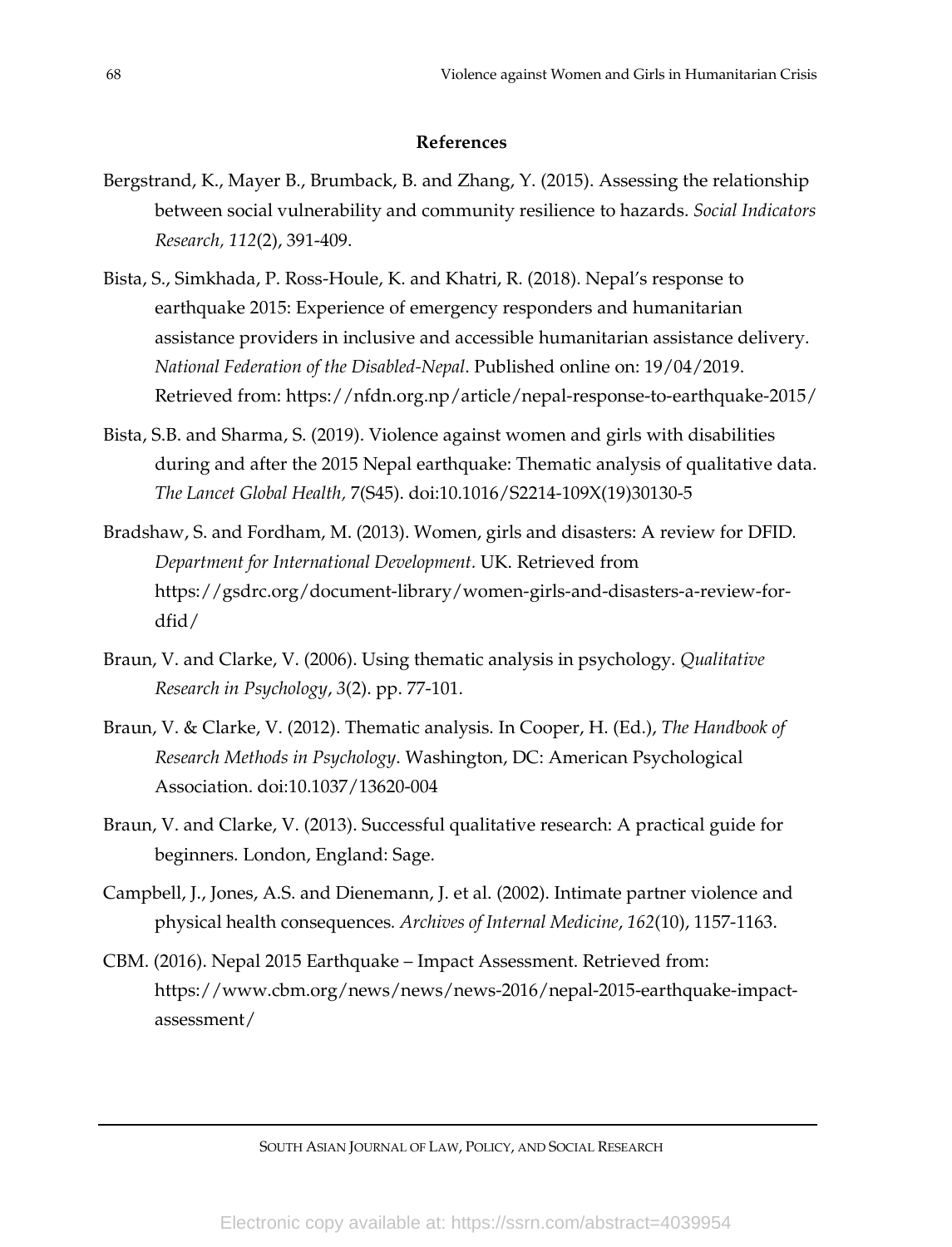- CCCM Cluster (2016). Displacement tracking matrix; Nepal Earthquake 2015 DTMRound 6, 18 March 2016. Retrieved from: https://nepal.iom.int/iom-nepal-earthquakeresponse-camp-coordination-and-camp-management-cccm
- CDPS (2016). Nepal earthquake 2015: A socio-demographic impact study. The Central Department of Population Studies*.* UNFPA. Kirtipur, Khatmandu: Tribhuvan University of Nepal.
- CEDAW (1981). Convention on the Elimination of All Forms of Discrimination Against Women. UNOCHR. Retrieved from: <https://www.ohchr.org/en/professionalinterest/pages/cdaw.aspx>
- Chew, L. and Ramdas, K. N. (2005). Caught in the storm: The impact of natural disasters on women. *The Global Fund for Women*. https://gsdrc.org/document-library/ women-girls-and-disasters-a-review-for-dfid/
- CRC (1990). Convention on the Rights of the Child. UNOCHR. Retrieved from: https://www.ohchr.org/en/professionalinterest/pages/crc.aspx
- Ellsberg, M., Jansen, H.A., Heise, L., Watts C.H. and Garcia-Moreno, C. (2008). Intimate partner violence and women's physical and mental health in the WHO multicountry study on women's health and domestic violence: An observational study. *The Lancet*, *371*(9619), 1165-1172.
- Fisher, S. (2010). Violence against women and natural disasters: Findings from posttsunami Sri Lanka. *Violence Against Women*, *16*(8), 902–918.
- Fothergill A. and Squier E. (2018). Women and children in the 2015 earthquake in Nepal. In: Kruhl J., Adhikari R., Dorka U. (eds) Living under the threat ofearthquakes. *Springer Natural Hazards*. New York, NY: Springer Publishing Company.
- Frith, H. and Gleeson, K. (2004). Clothing and embodiment: Men managing body image and appearance. *Psychology of men and masculinity*, *5*(1), 40.
- Global Fund for Women. (2015). Maximizing impact through strategic investments: Improving the health of women and girls. The Global Fund. Geneva. Retrieved from: https://www.theglobalfund.org/media/1290 /publication\_ improvingthehealthofwomenandgirls\_ report\_ en.pdf?u=636917015920000000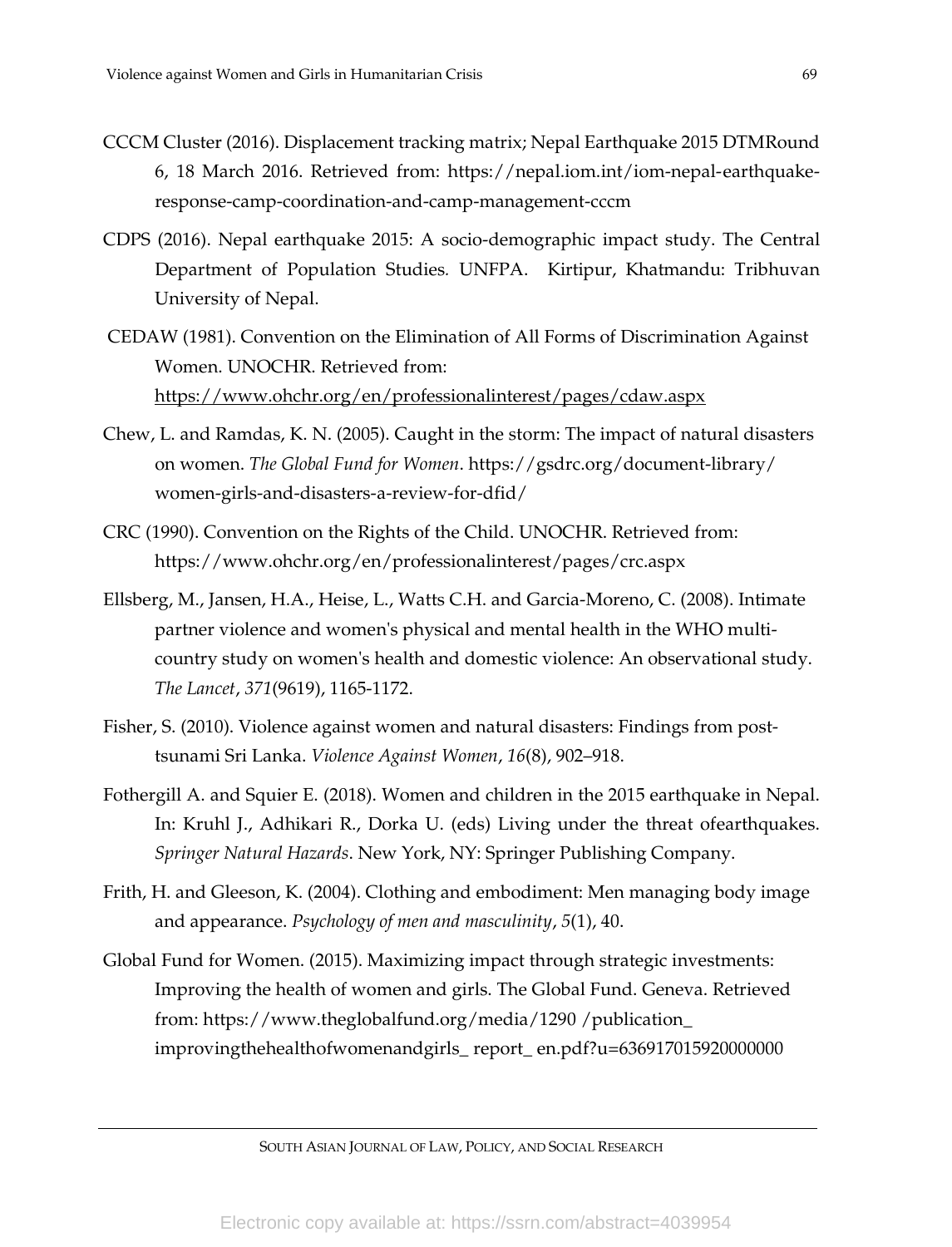- Government of Nepal. (2015). Nepal earthquake 2015: Post disaster needs assessment. Government of Nepal, National Planning Commission. Retrieved from: https:/[/www.npc.gov.np/images/category/PDNA\\_](http://www.npc.gov.np/images/category/PDNA_volume_BFinalVersion.pdf) volume\_BFinalVersion.pdf
- Grown, C. and Gupta, G.R. (2005). Taking action: Achieving gender equality and empowering women. Task Force on Education and Gender Equality. https://www.google.com/search?client=safari&rls=en&q=grown+gupta+taking +action+achieving+gender+equality+empowering+women&ie=UTF-8&oe=UTF-8
- Handicap International (HI) (2016). Nepal quake anniversary. Retrieved from: https://www.hi-us.org/negapl\_quake\_anniversary\_your\_impact\_by\_ the\_numbers?\_ga=2.206281875.1437239387.1608292421-1992578673.1608292421
- IFRC (1996). The code of conduct for the International Red Cross and Red Crescent Movement and NGOs in disaster relief. Retrieved from: https:/[/www.icrc.org/en/doc/resources/documents/article/other/code-of](http://www.icrc.org/en/doc/resources/documents/article/other/code-of-)conduct-290296.htm
- Inter Cluster Gender Task Force (ICGTF) (2015). Gender equality update number 1. Retrieved from: https:/[/www.humanitarianresponse.info/en/operations/nepal](http://www.humanitarianresponse.info/en/operations/nepal/document/mi) [/document/mi](http://www.humanitarianresponse.info/en/operations/nepal/document/mi) nutes-meeting-inter-cluster-gender-task-force-11-may-2015
- Marsh, M., Purdin, S., & Navani, S. (2006). Addressing sexual violence in humanitarian emergencies. *Global Public Health*, *1*(2), 133-146.
- Meho, L. I. (2006). E-mail interviewing in qualitative research: A methodological discussion. *Journal of the American Society for Information Science and Technology*, *57*(1), 1284-1295.
- Ministry of Foreign Affairs. (2019). Nepal Profile. Retrieved from: <https://mofa.gov.np/about-nepal/nepal-profile/>
- Ministry of Health, Nepal; New ERA; and ICF (2017). Nepal demographic and health survey 2016. Kathmandu, Nepal: Ministry of Health, Nepal. Retrieved from: https[://www.dhsprogram.com/pubs/pdf/fr336/fr336.pdf](http://www.dhsprogram.com/pubs/pdf/fr336/fr336.pdf)
- National Human Rights Commission (2016). Trafficking in persons: National report 2013-2015. Retrieved from: https://reliefweb.int/sites/reliefweb.int /files/resources/397604438Trafficking\_ in\_Persons\_National\_Report\_2013-15.pdf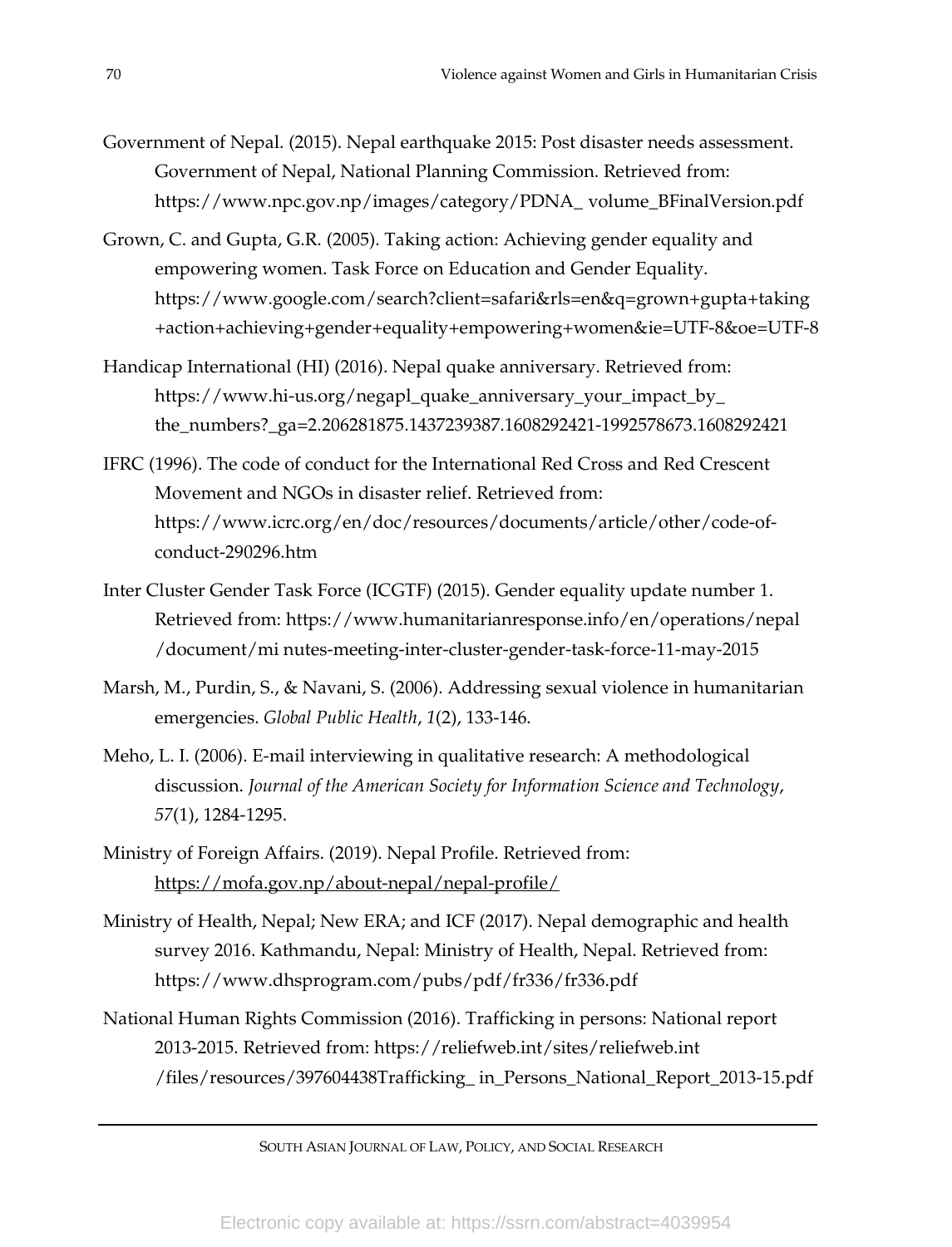- Opdenakker, R. (2006). Advantages and disadvantages of four interview techniques in qualitative research. *Forum Qualitative Sozialforschung / Forum: Qualitative Social Research*, *7*(4), 11.
- Parker, S., Standing, K. and Shrestha, B.K. (2014). My grandfather broke all traditional norms by sending both his daughters to school: Lessons from inspirational women in Nepal, *Gender & Development 22*(1): 91–108.
- Parker, S. and Standing, K (2019). Nepal's menstrual huts: What can be done about this practice of confining women to cow sheds? *The Conversation*. https://theconversation.com/nepals-menstrual-huts-What-can-be-done-aboutthis-practice-of-confining-women-to-cow-sheds-109904
- Parida, P.K. (2019). The social construction of gendered vulnerability to tsunami disaster: The case of costal Sri Lanka. *J. Soc. Econ. Dev., 17*, 200-222.
- Patton, M. Q. (1990). *Qualitative evaluation and research methods* (2nd ed.). NewburyPark, CA: Sage.
- Patton, M. Q. (2002). *Qualitative research and evaluation methods* (3rd ed.). Newbury Park, CA: Sage.
- Pittaway, E., Bartolomei, L. and Rees, S. (2007). Gendered dimensions of the 2004 tsunami and a potential social work response in post-disaster situations. *International Social Work*, *50*: 307-319.
- Savin-Baden, M & Major, C.H. (2013). *Qualitative research: The essential guide to theory and practice*. Abingdon, England: Routledge.
- Sommer, M., Ferron, S., Cavill, S. and House, S. (2014). Violence, gender and wash: Spurring action on a complex, under-documented and sensitive topic. *International Institute for Environment and Development (IIED), 27*(1) 105–116.
- Standing, K., Parker, S. and Bista, S. (2016). Grassroots responses to violence against women and girls in post-earthquake Nepal: Lessons from the field. *Gender & Development*, *24*:2, 187-204.
- Standing, K., Parker, S. and Bista, S. (2017). It's breaking quite big social taboos: Violence against women and girls and self-defense training in Nepal. Women's Studies *International Forum, 64*, 51-58. Pergamon.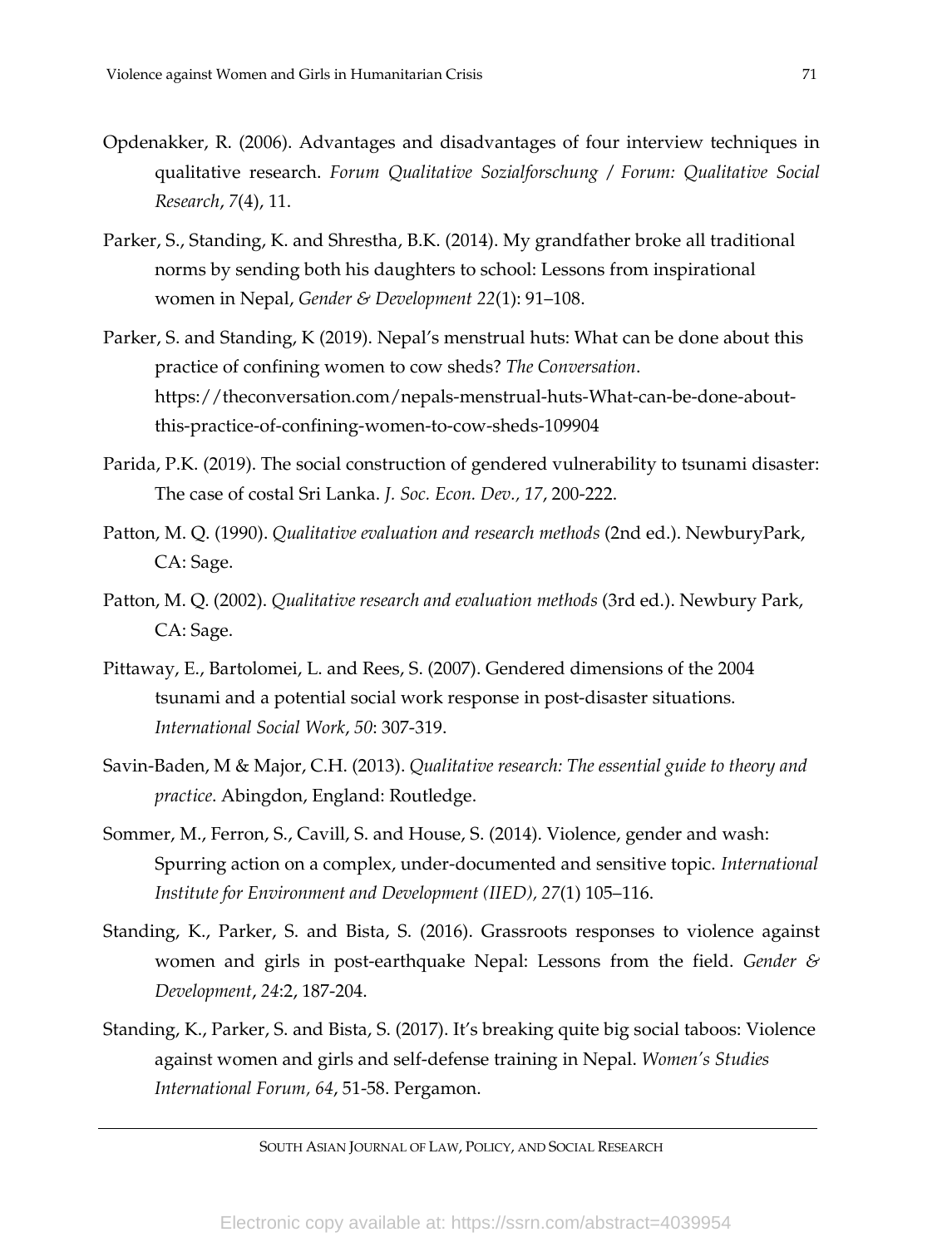- Stark, L. and Ager, A. (2011). A systematic review of prevalence studies of gender-based violence in complex emergencies. *Trauma, Violence, & Abuse*, *12*(3),127-134.
- Tamang, S. (2000). Legalizing state patriarchy in Nepal: *Studies in Nepali history and society*, *(2)* 2: 127–56.
- The New Humanitarian (2017). Preying on disaster: How human trafficking has spiked in quake-shattered Nepal. Reported on 26 April 2017. Retrieved from: [http://www.thenewhum anitarian.org/feature/2017/04/26/preying-disaster](http://www.thenewhumanitarian.org/feature/2017/04/26/preying-disaster-)how-human-trafficking-has-spiked-quake-shattered-nepal
- UNDP (2019). Nepal Human Development Indicators UNDP Human Development Reports, Retrieved from: <http://www.hdr.undp.org/en/countries/profiles/NPL>
- UNOHCHR (2018). UN expert urges Nepal to step up fight against impunity and to secure access to justice for victims of gender-based violence. Retrieved from:
- <https://www.ohchr.org/en/NewsEvents/Pages/DisplayNews.aspx?NewsID=23955&L> [angID=E](https://www.ohchr.org/en/NewsEvents/Pages/DisplayNews.aspx?NewsID=23955&LangID=E)
- UN Women (2016). A year after the earthquake. Retrieved from: https://asiapacific .unwomen.org/en/countries/nepal/a-year-after-the- [earthquakes#ft1](https://asiapacific.unwomen.org/en/countries/nepal/a-year-after-the-earthquakes#ft1)
- Vu, A. A., Adam, A. Wirtz, K. Pham, L. Rubenstein, N. Glass, C. Beyrer and S. Singh (2014). The prevalence of sexual violence among female refugees in complex humanitarian emergencies: A systematic review and meta-analysis., *PLoS Currents Disasters*.
- WHO (2013). Guidance note on disability and emergency risk management for health. Retrieved from: [www.who.int/iris/bitstream/10665/90369/1/](http://www.who.int/iris/bitstream/10665/90369/1/9789241506243_eng.pdf) 9789241506243 [\\_eng.pdf](http://www.who.int/iris/bitstream/10665/90369/1/9789241506243_eng.pdf) WHO (2015). Disability and health fact sheet. Retrieved from: http://www.who.int/ [mediacentre/factsheets/fs352/en/](http://www.who.int/mediacentre/factsheets/fs352/en/)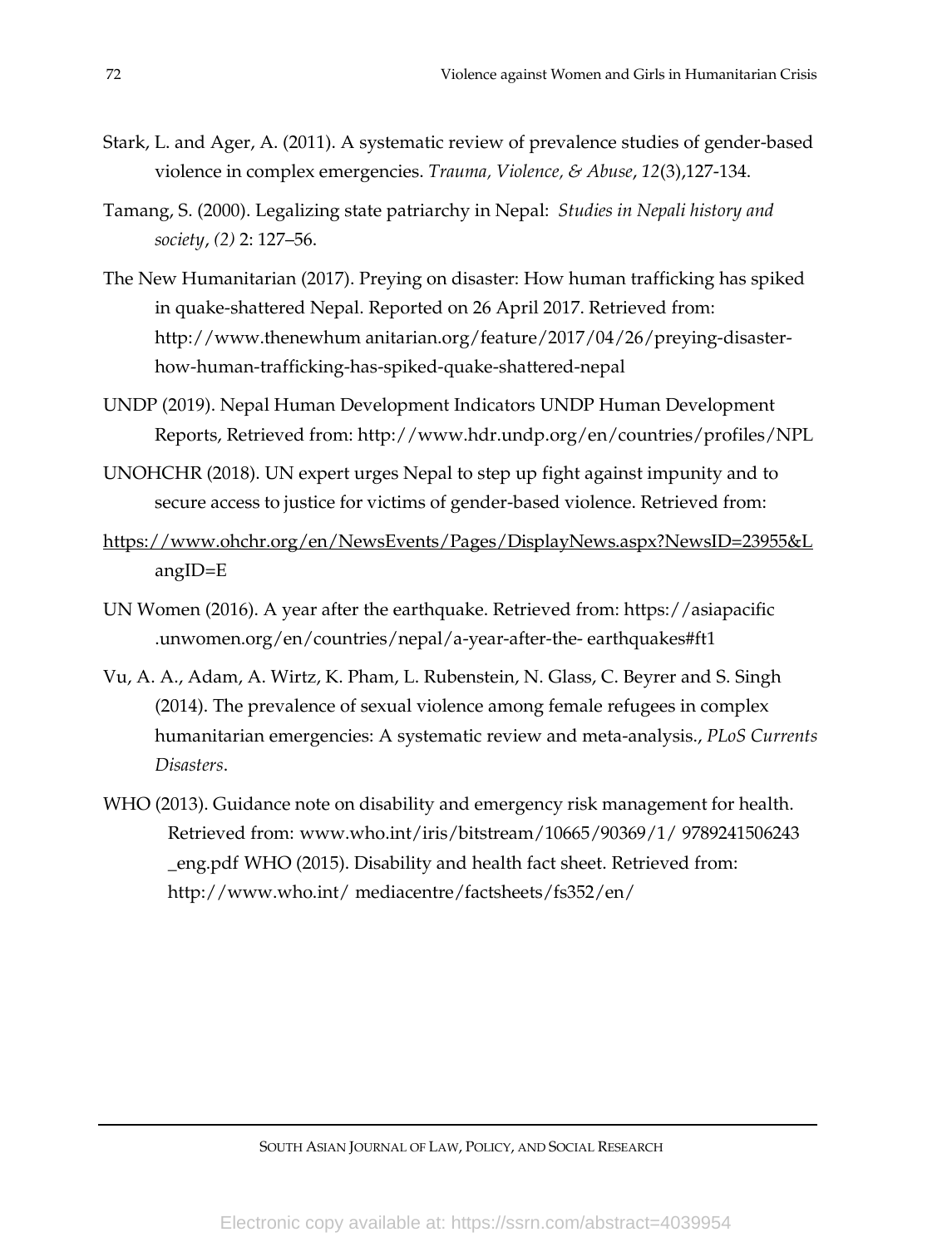them to seek help for abuse (Finfgeld-Connett & Johnson 2013). Similarly, when it came to social support, while most women talked about how supportive family and friends were, some others also talked about the ridicule, lack of support, and further victimization from their social support systems (Yoshioka, Gilbert, El-Bassel, & Baig-Amin , 2003). Stigmatization of divorce and the belief that broken families bring dishonor to the entire family had a role to play in such responses from the community. Research with abused South Asian women in the United States has already stated that both children and support from the community can work both ways (Jordan & Bhandari, 2016; Rai & Choi, 2018), reinforcing that what is essential is to try and convert each barrier into a facilitator. For example, the community in general and South Asians in particular need to come together to help the woman in crisis with immediate material and emotional support as well as to enable her to sustain the long legal battle, especially when she decides to take action.

All the participants in the current study were recruited from SAWOs and about 66% of the participants had either permanent residency or naturalized U.S citizenship while only 33% were on non-immigrant visas. One reason for these statistics could be that women felt safe to seek help when their immigration status was more robust and permanent in this country. Another reason could also be that some women participated in the study after being out of the abusive situation for a very long time and had attained their permanent residency or United States citizenship by then. Women also did not view going back to the home country as a viable option due to the stigmatization of divorce (Jordan & Bhandari, 2016; Finfgeld-Connett & Johnson, 2013). Most women in the current study described their natal family as not being supportive in the beginning but later, as the abusive situation got worse, as providing some form of support. The natal family being supportive towards the abused woman needs to be viewed in the context of how South Asian marriages occur as well South Asian values. Most marriages in the South Asian culture occur between two families and within a cultural belief in interdependence; that is, collectivism rather than individualism (Jordan & Bhandari, 2016).

There is ample research to support the excellent work that SAWOs are doing all over the United States (Kapur, Zajicek, & Gaber, 2017). All but one participant in the current study shared positive experiences with SAWOs and all but one were grateful for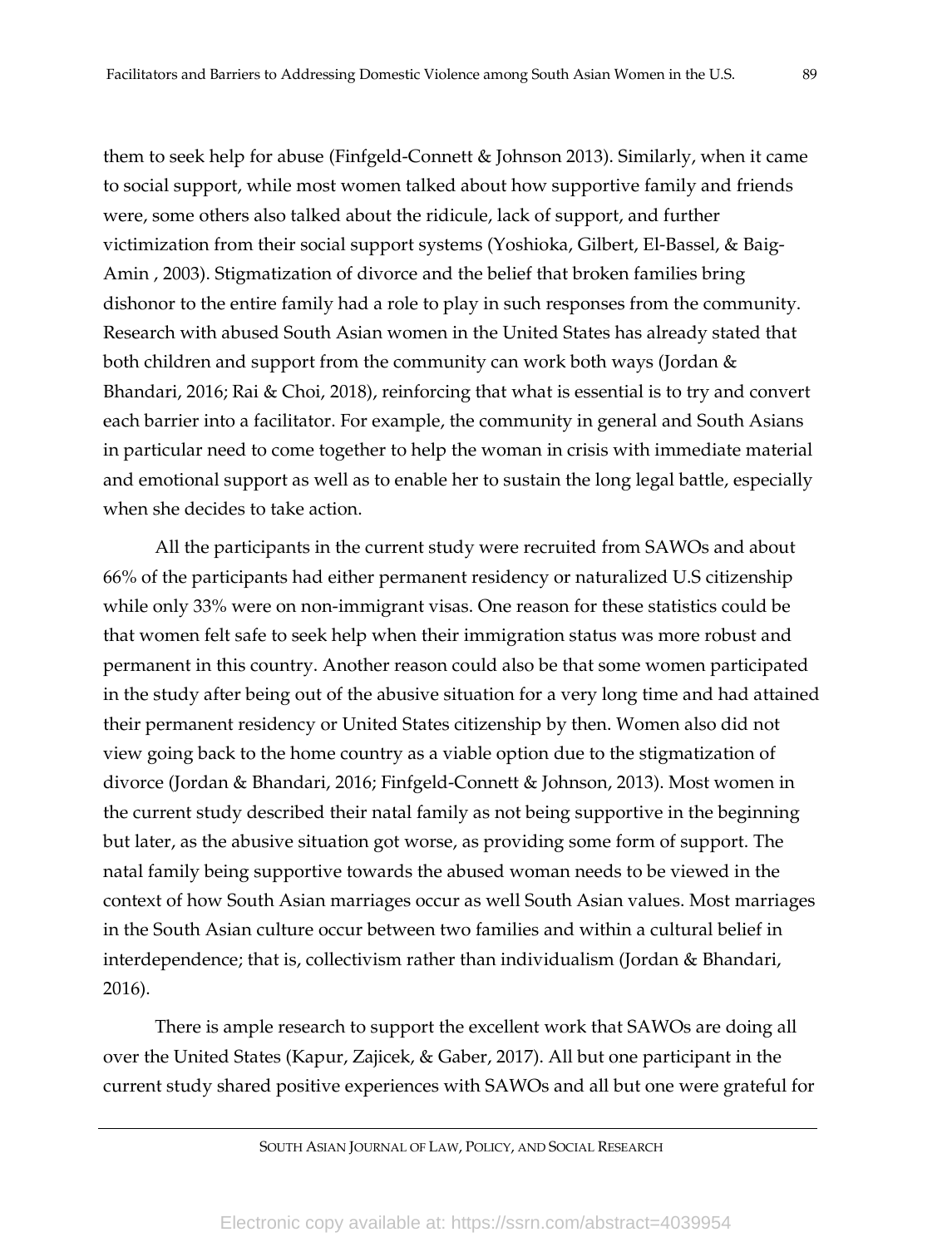the culturally sensitive emotional and material support provided by them. At times the SAWO was the only anchor that women could rely on locally. Therefore, the need of the hour is to fortify the SAWOs both in terms of material support as well as having traumainformed care staff on board. Abundant institutional support with funding can make a big difference in the kinds of help offered by SAWOs. Most major cities of the United States with high South Asian population have SAWOs. However, mid-sized cities, metropolitan, and rural areas with lesser South Asian population either lack adequate SAWOs or do not have any at all. It is therefore important that in these areas mainstream organizations are able to collaborate with the nearest SAWO to address the needs of South Asian survivors. SAWOs are likely to have more expertise in understanding the South Asian cultural belief systems and practices, while mainstream organizations may be adept in practices and social categories that derive their meaning from the United States context, so it is crucial that the two work together rather than separately. Therefore, both types of organizations can complement each other by working together to address the needs of South Asian survivors of DV.

## **Clinical Implications**

The focus on various barriers and facilitators will enable service providers to work on interventions for South Asian survivors of DV. As stated above, there is an urgent need to augment SAWOs with resources and to provide culturally sensitive and affordable legal help to South Asian women who decide to leave abusive situations. Almost all women in the current study struggled to obtain culturally sensitive and affordable legal help. Pro-bono lawyers with requisite immigration knowledge are needed to help, especially with regard to custody of children, fighting to maintain legal status of women in the US, and advocating for a fair amount of alimony. There is also a need for mainstream organizations to collaborate with the nearest SAWO so that women can receive the required culturally sensitive services. It may also be helpful to provide women with information about SAWOs and other mainstream organizations on small cards and place them in women's restrooms, places of worship, grocery stores, doctor's offices, etc. Public health announcements in Hindi and other Indian languages around what to do when abused may be very important for South Asian women. The South Asian community in general needs to be aware about the complex nuances of DV and to be supportive towards women who decide to take action about the abuse in their lives. Since women expressed the desire to continue to stay in the United States, rather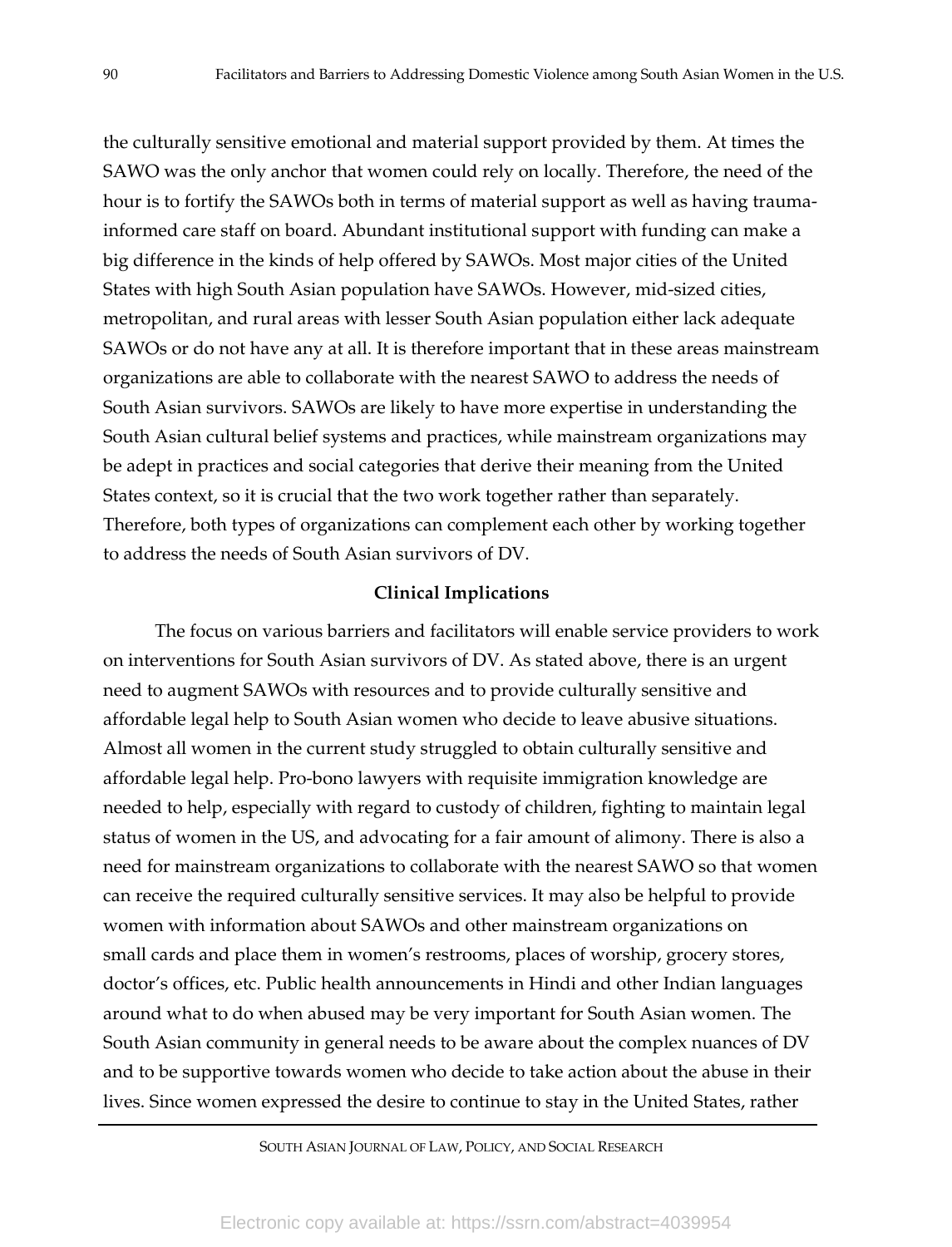than returning to their home country, it is all the more important to bolster up the services and legislation in this country to support abused women (Mahapatra & Rai, 2019).

# **Conclusion**

When abused South Asian women decide to speak out and seek help for abuse, they put their entire life at stake, as they are vulnerable to losing custody of their children and their middle class lifestyle and to further bring a bad name to themselves and their family in the South Asian community both in the home country and in the United States. Yet, these brave women decide to seek help and hence the least the South Asian community can do is to come together and support these women rather than distance themselves or ridicule the survivors.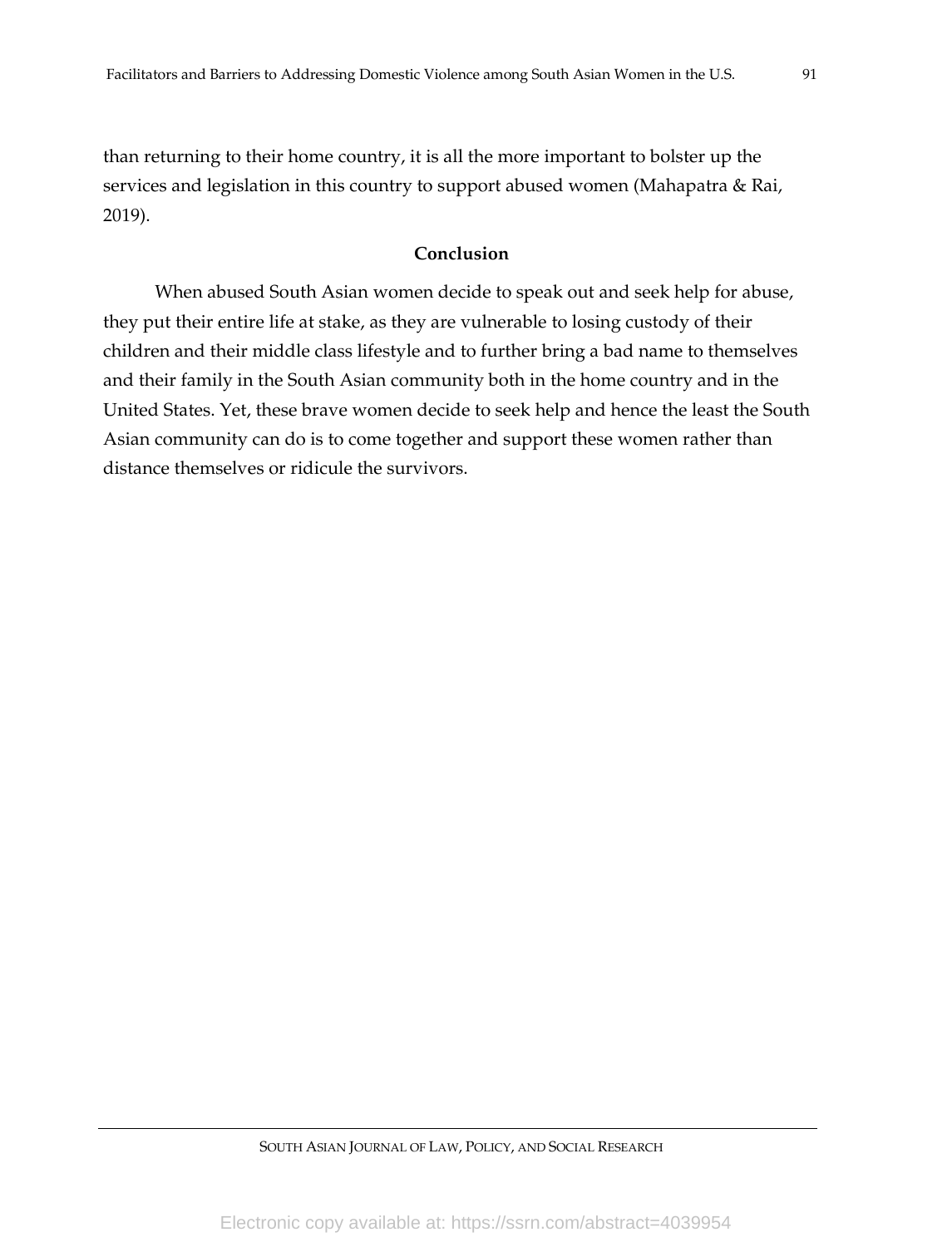# **References**

- Ahmad, F., Driver, N., McNally, M. J., & Stewart, D. E. (2009). "Why doesn't she seek help for partner abuse?" An exploratory study with South Asian immigrant women. *Social Science & Medicine, 69*(4), 613–622. doi:10.1016/j.socscimed. 2009.06.011
- Ahmad, F., Rai, N., Petrovic, B., Erickson, P.E., & Stewart, D.E. (2013). Resilience and resources among South Asian immigrant women as survivors of partner violence. *Journal of Immigrant and Minority Health, 15*(6)*,*1057–1064. doi: 10.1007/s10903-013- 9836-2
- Ayyub, R. (2000). Domestic violence in the South Asian Muslim immigrant population in the United States. *Journal of Social Distress and the Homelessness, 9*, 237–248. doi: 10.1023/A:1009412119016
- Bhandari, S. (2018). South Asian women's coping strategies in the face of domestic violence in the United States. *Health Care for Women International*, *39*(2), 220-242. doi: 10.1080/07399332.2017.1385615
- Bhandari, S., & Sabri, B. (2018). Patterns of abuse among South Asian women experiencing domestic violence in the United States. *International Social Work*, *63*(1), 55-68. doi: 10.1177/0020872818767250
- Bhandari, S., & Ragavan, M. (2020). Domestic violence against immigrant women and children in the United States (chapter 43). In Shackelford, T.K. (Ed.). *The Sage handbook of domestic violence*. London, England: Sage Publications.
- Braun V., & Clarke, V. (2006) Using thematic analysis in psychology. *Qualitative Research in Psychology, 3*(2), 77–101. doi: 10.1191/1478088706qp063oa
- Breiding, M. J., Chen, J., & Black, M. C. (2014). *Intimate partner violence in the United Statesă2010.* Atlanta, GA: National Center for Injury Prevention and Control, Centers for Disease Control.
- Brem, M.J., Florimbio, A.R., Elmquist, J., Shorey, R.C., Stuart, G.L. (2018). Antisocial traits, distress tolerance, and alcohol problems as predictors of intimate partner violence in men arrested for domestic violence. *Psychology of Violence, 8*(1)*,*132– 139. doi: 10.1037/vio0000088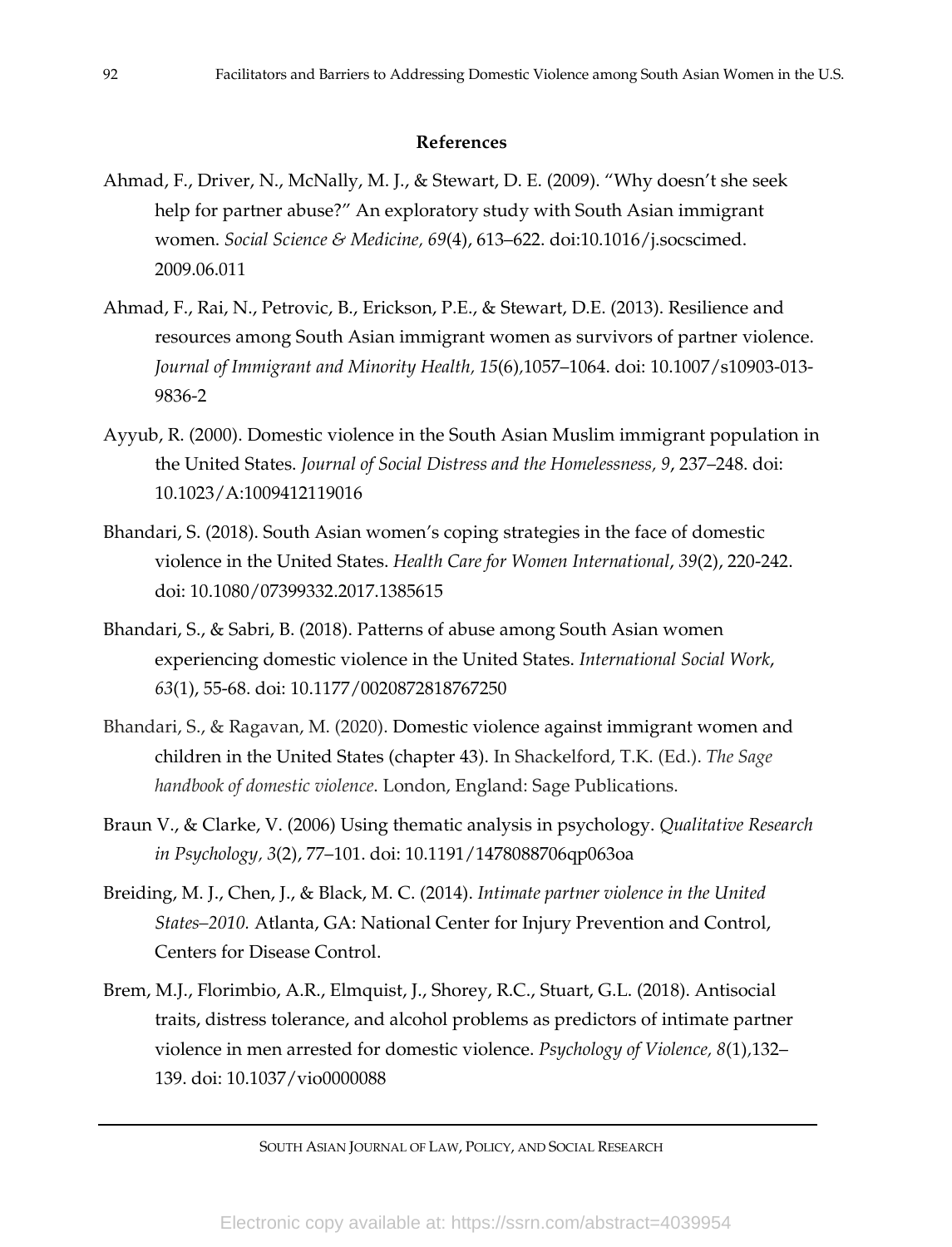- Diller, J. V. (2015). *Cultural diversity: A primer for the human services* (5th ed.). Stamford, CT: Cengage Learning.
- Gill, A. (2004). Voicing the silent fear: South Asian women's experiences of domestic violence. *Howard Journal of Criminal Justice, 43*(5), 465–483. doi:10.1111/j.1468- 2311.2004.00343.x
- Heise, L. L. (1998). Violence against women: An integrated, ecological framework. *Violence Against Women, 4*(3), 262–290. doi: 10.1177/1077801298004003002.
- Heise, L.L., Kotsadam, A. (2015) Cross-national and multilevel correlates of partner violence: An analysis of data from population-based surveys. *Lancet Global Health*, *3*(6), e332–e340. doi: 10.1016/ S2214-109X(15)00013-3
- Hurwitz, E. J. H., Gupta, J., Liu, R., Silverman, J. G., & Raj, A. (2006). Intimate partner violence associated with poor health outcomes in U.S. South Asian Women. *Journal of Immigrant and Minority Health, 8*(3)*,* 251-261. doi: 10.1007/s10903-006- 9330-1
- Finfgeld-Connett, D., & Johnson, E.D. (2013). Abused South Asian women in westernized countries and their experiences seeking help. *Issues in Mental Health Nursing, 34*(12), 863-873. doi: 10.3109/01612840.2013.833318
- Jordan, A., & Bhandari, S. (2016). Lived experiences of South Asian women experiencing domestic violence. *Journal of Ethnic & Cultural Diversity in Social Work, 25*(3), 227- 246. doi:10.1080/15313204.2015.1134374
- Kapur, S., Zajicek,A.M., & Gaber, J. (2017). Nonprofit organizations serving domestic violence survivors: Addressing intersectional needs of Asian Indians. *Affilia: Journal of Women and Social Work, 32*(1), 50-66. doi: 10.1177/0886109915592669
- Kapur, S., Zajicek, A., & Hunt, V. (2017). Immigration provisions in the Violence Against Women Act: Implications for Asian Indian marriage migrants. *Journal of Women, Politics & Policy, 38*(4), 456-480. doi: 10.1080/1554477X.2016.1268872
- Mahapatra, N. (2012). South Asian women in the U.S. and their experience of domestic violence*. Journal of Family Violence, 27*, 381–390. doi: 10.1007/s10896-012-9434-4

SOUTH ASIAN JOURNAL OF LAW, POLICY, AND SOCIAL RESEARCH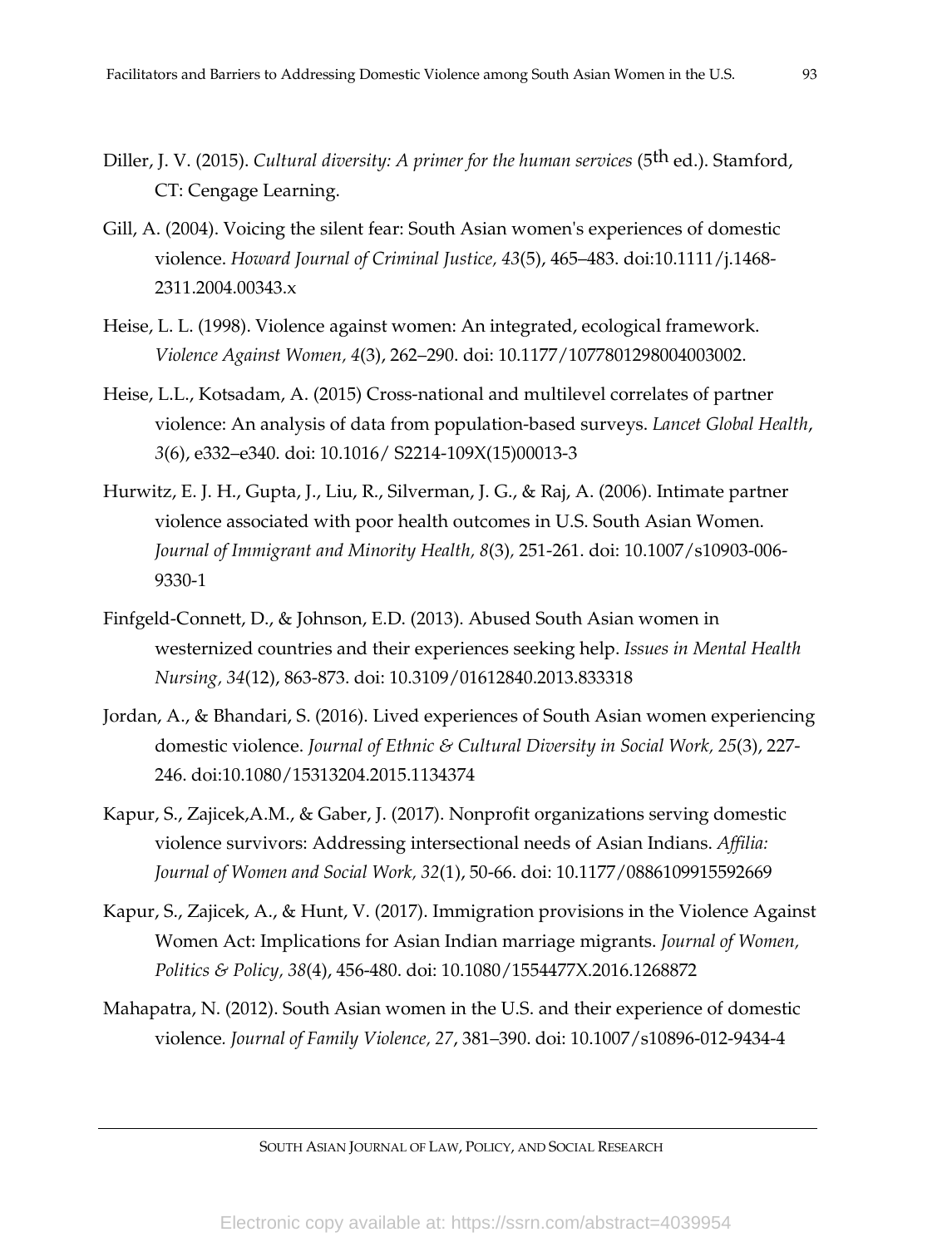- Mahapatra, N. & Rai, A. (2019) Every cloud has a silver lining but… "Pathways to seeking formal-help and South-Asian immigrant women survivors of intimate partner violence" *Health Care for Women International, 40*(11), 1170-1196, doi: 10.1080/07399332.2019.1641502
- Mangar, R. (2013). Samvedna Shakti: An empowerment program for South Asian immigrant women survivors of domestic violence. (Doctoral dissertation). .Retrieved from https://search-proquest-com.ezproxy. libr[ahttp://gateway](http://gateway.proquest.com.ezproxy.libraries.wright.edu/o) [.proquest.com.ezproxy.libraries.wright.edu/op](http://gateway.proquest.com.ezproxy.libraries.wright.edu/o)enurl?url\_ver=Z39.88-2004&rft\_ val\_fmt=info:ofi/fmt:kev:mtx: dissertation&res\_dat=xri:pqm&rft \_dat=xri:pqdiss :3515263 ries.wright.edu/docview/1022032082
- Mehrotra, M. (1999). The social construction of wife abuse: Experiences of Asian Indian women in the U.S. *Violence Against Women, 5*(6), 619–640. doi: 10.1177/10778019922181400
- Midlarsky, E., Venkataramani-Kothari, A., & Plante, M. (2006). Domestic violence in the Chinese and South Asian immigrant communities. *Annals of the New York Academy of Science*, *1087*(1), 279–300. doi: 10.1196/annals.1385.003
- Padgett, D.K. (2016). *Qualitative methods in social work research* (3rd ed.). Thousand Oaks, CA: Sage Publications. Pinnewala, P. (2009). Good women, martyrs, and survivors: A theoretical framework for South Asian women's responses to partner violence. *Violence Against Women, 15*(1), 81– 105. doi: 10.1177/1077801208328005
- Rai, A. & Choi, Y.J. (2018) Socio-cultural risk factors impacting domestic violence among South Asian immigrant women: A scoping review. *Aggression and Violent Behavior*, *38,* 76–85. doi: 10.1016/j.avb.2017.12.001
- Raj, A. & Silverman, J.G. (2002) Intimate Partner Violence against South Asian Women in Greater Boston. *Journal of the American Medical Women's Association* 57(2), 111– 14.Retrieved from https[://www.amwa-doc.org/publications](http://www.amwa-doc.org/publications)
- Raj, A., & Silverman, J. G. (2003). Immigrant South Asian women at greater risk for injury from intimate partner violence. *American Journal of Public Health, 93*(3),435– 437. doi: 10.2105/ajph.93.3.435.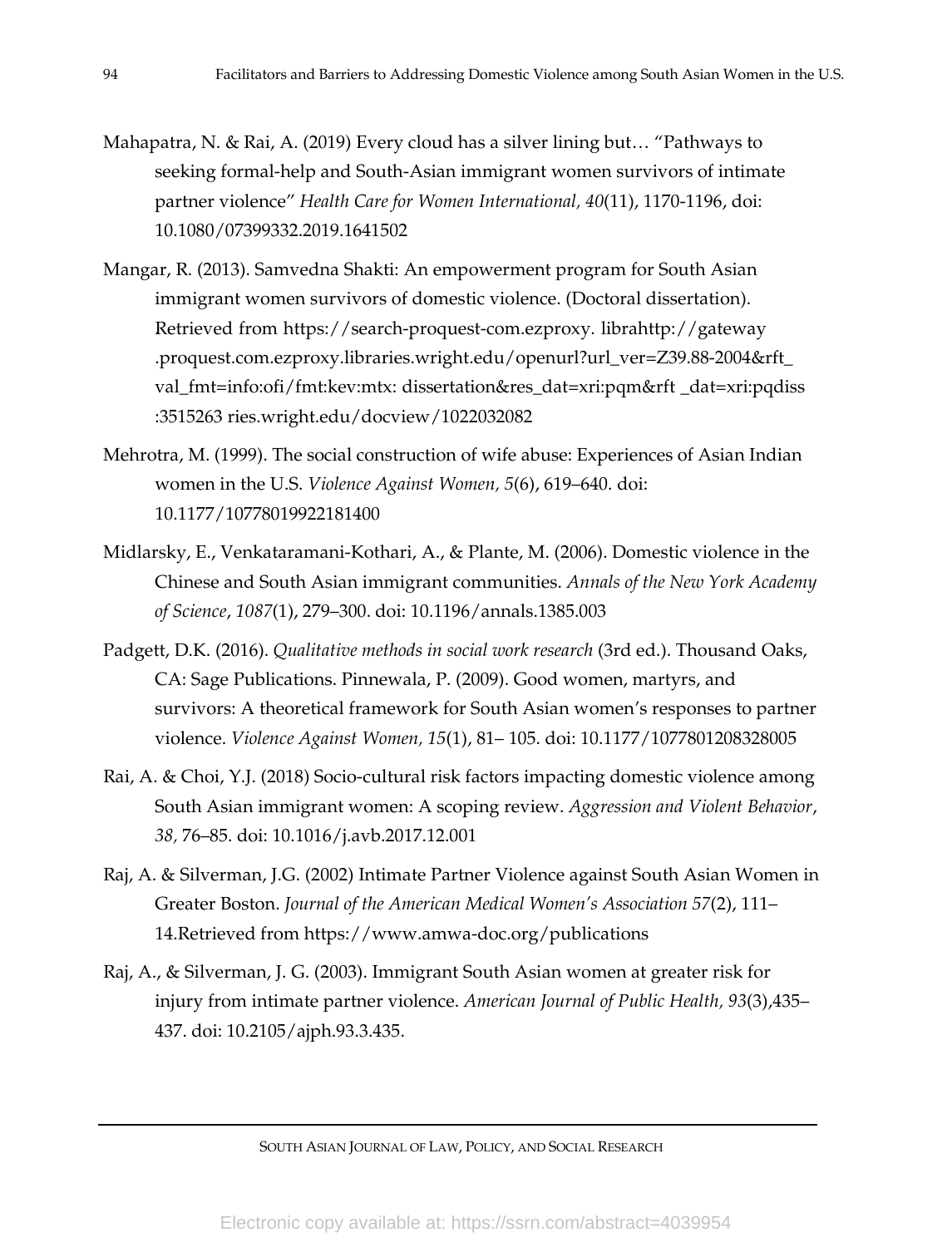- Raj, A., and Silverman, J.G. (2007). Domestic violence help-seeking behaviors of South Asian battered women residing in the United States. *International Review of Victimology 14*, 143–170.
- South Asian Americans Leading Together (2019). Demographic snapshot of South Asians in the United States. Takoma Park, Maryland. Retrieved from https://saalt.org/ wp-content/uploads/2019/04/SAALT-Demographic-Snapshot-2019.pdf
- Sabri, B. (2014) Domestic violence among South Asian women: An ecological perspective. In Taylor, M.F., Pooley, J.A., Taylor, R.S. (Eds.), *Overcoming domestic violence: Creating a dialogue around vulnerable populations (pp.105-119). New York,* NY: Nova Science.
- Sabri, B., Nnawulezi, N., Njie-Carr, V.P.S., Messing, J., Ward-Lasher, A., Alvarez, C., Campbell, J.C. (2018). Multilevel risk and protective factors for intimate partner violence among African, Asian, and Latina immigrant and refugee women: Perceptions of effective safety planning interventions. *Race and Social Problems, 10*(4), 348-365. doi: 10.1007/s12552-018-9247-z
- Sabri, B., Simonet, M., & Campbell, J. (2018). Risk and protective factors of intimate partner violence among South Asian immigrant women and perceived need for services. *Cultural Diversity Ethnic Minor Psychology*, *24*(3), 442–452. doi:10.1037/cdp0000189
- Sharps-Jeff, N. (2015). *A review of research and policy on financial abuse within intimate partner relationships.* London, England: Child and Woman Abuse Studies Unit.
- Soglin, L.F., Ragavan, M., Immaneni, S., & Soglin, D. F. (2020). Assessing intimate partner violence in South Asian women using the index of spouse abuse. *Violence Against Women*, *26*(6-7), 697 –711. doi: 10.1177/1077801219842945
- Thapa-Oli, S., Dulal, H. B., & Baba, Y. (2009). A preliminary study of intimate partner violence among Nepali women in the United States. *Violence Against Women, 15*(2), 206-223. doi: 10.1177/1077801208329389